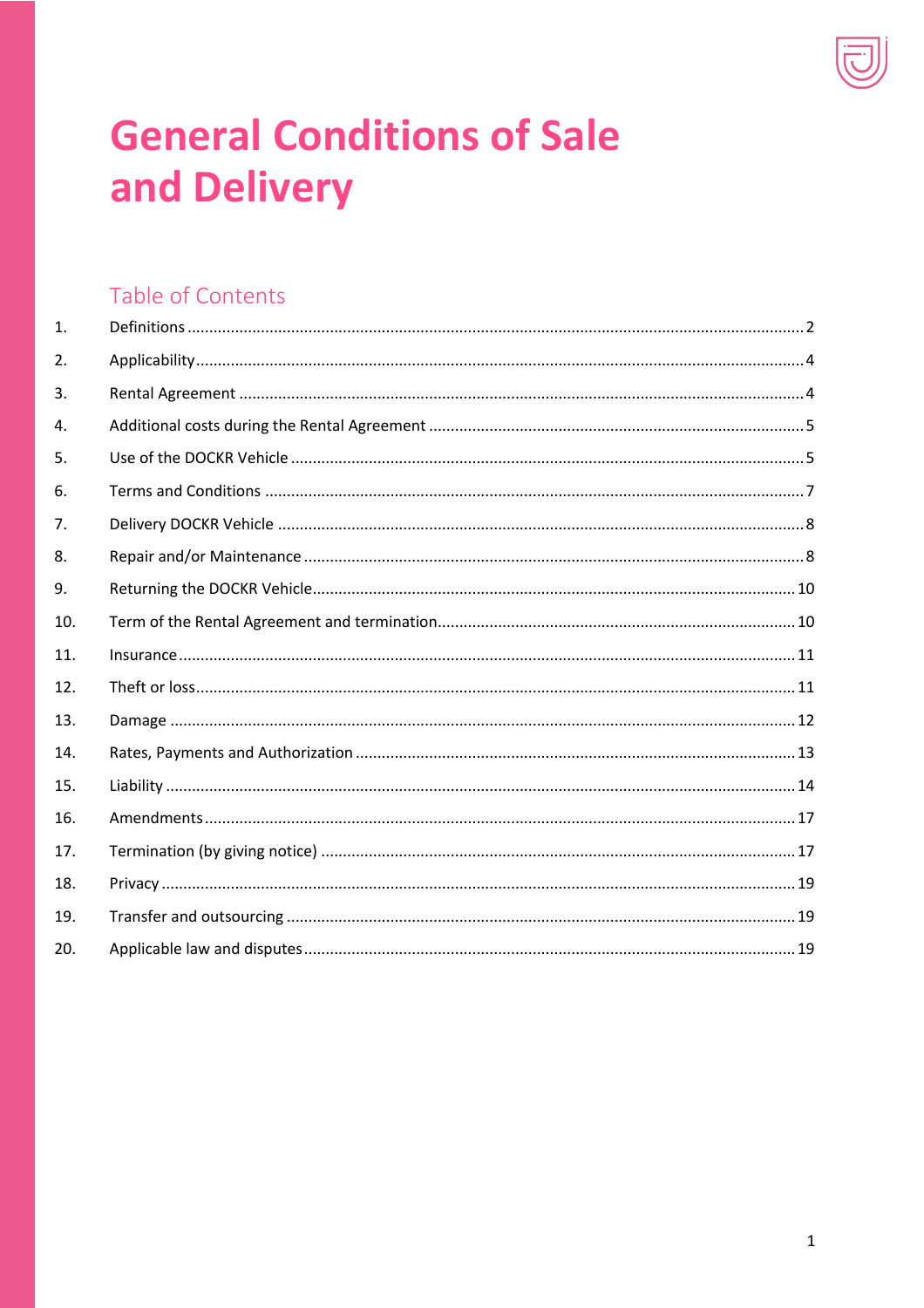

# **1. Definitions**

In these General Terms and Conditions the following terms are understood to mean:

| <b>General Terms</b><br>and Conditions: | These General Terms and Conditions of DOCKR that apply to any<br>Rental Agreement;                                                                                                                                                                                                                  |
|-----------------------------------------|-----------------------------------------------------------------------------------------------------------------------------------------------------------------------------------------------------------------------------------------------------------------------------------------------------|
| DOCKR:                                  | DOCKR B.V., having its registered office in Leusden and principal place of<br>business at Zuiderinslag 2, 3833 BP Leusden with Chamber of Commerce number<br>72904364;                                                                                                                              |
| <b>DOCKR</b><br>Vehicle:                | the vehicles made available to the Hirer by DOCKR pursuant to the Rental<br>Agreement and the extras and/or products supplied with them for use by the<br>Hirer in accordance with the Rental Agreement;                                                                                            |
| End Date:                               | The date on which the Rental Agreement ends by giving notice<br>as set out in Article 10;                                                                                                                                                                                                           |
| Hirer:                                  | Any (legal) person who enters into a Rental Agreement with DOCKR;                                                                                                                                                                                                                                   |
| Rental agreement:                       | The Rental Agreement between DOCKR and the Hirer for the use of a DOCKR<br>Vehicle by the Hirer as well as any other agreement between DOCKR and the<br>Hirer. These General Terms and Conditions, the Service Manual, as well as all<br>appendices referred to, form part of the Rental Agreement; |
| Service Manual                          | The more operational (working) agreements between the Parties that form part<br>of the Rental Agreement;                                                                                                                                                                                            |
| <b>Rental Fee:</b>                      | The agreed rental amount as set forth in the Rental Agreement for renting the<br>DOCKR Vehicle;                                                                                                                                                                                                     |
| Repair and/or<br>Maintenance            | The resolution by DOCKR of a problem of the Hirer with respect to the DOCKR<br>Vehicle by repairing or exchanging it for the same or comparable DOCKR Vehicle<br>within the (service) agreements as set forth in the Rental Agreement;                                                              |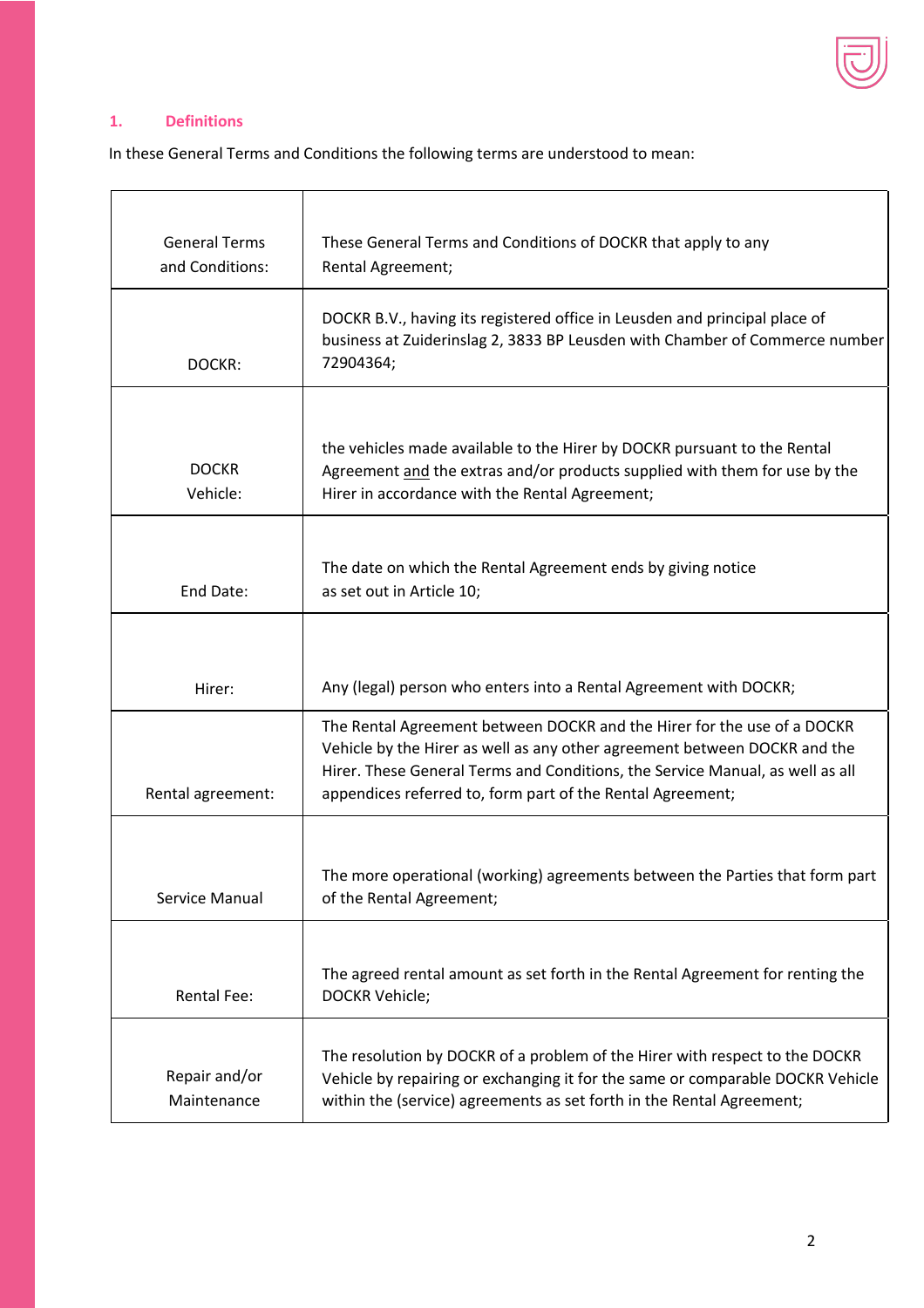

| Minor Maintenance           | Normal daily maintenance of the DOCKR Vehicle such as keeping the tires<br>inflated, keeping fluids up to the required level and cleaning the DOCKR Vehicle<br>and its parts; |
|-----------------------------|-------------------------------------------------------------------------------------------------------------------------------------------------------------------------------|
| Unjustified<br>Maintenance: | Minor Maintenance and Repair and/or Maintenance the costs of which are to be<br>borne by the Hirer, as further detailed in Article 8;                                         |
| The Parties                 | Hirer and DOCKR.                                                                                                                                                              |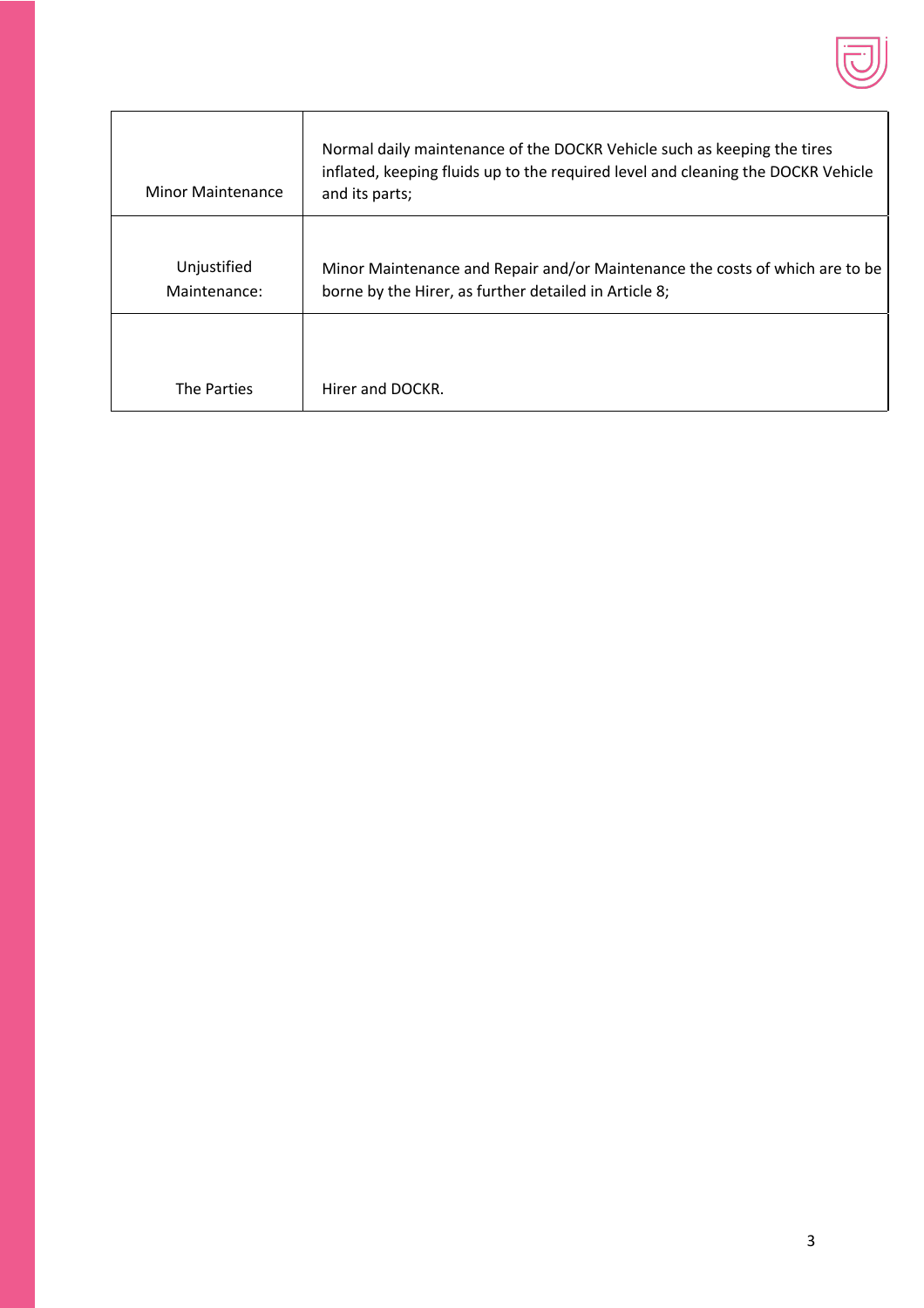

# **2. Applicability**

- 2.1 These General Terms and Conditions apply to each Rental Agreement between DOCKR and the Hirer, as well as to all third parties engaged by DOCKR in the execution of the Rental Agreement, such as for Repair and Maintenance.
- 2.2 For the purposes of these General Terms and Conditions, Rental Agreement means both the Rental Agreement as defined under Article 1, but also any preparatory agreements, master agreements or cooperation agreements entered into between the Parties for the purpose of making DOCKR Vehicles available to the Hirer. Agreements between DOCKR and the Hirer in derogation of, or in addition to, these General Terms and Conditions will only be valid if expressly confirmed in writing by DOCKR.

# **3. Rental Agreement**

- 3.1 DOCKR is obliged to make every effort, following the confirmation of a reservation, to make available a DOCKR Vehicle suitable for use at the time interval and location specified in the reservation and to keep it available for the rental period in question.
- 3.2 Delivery problems at a supplier of DOCKR Vehicles, failure by a previous user to return a reserved DOCKR Vehicle on time and/or necessary repair of defects in or damage to the reserved DOCKR Vehicle may mean that the reserved DOCKR Vehicle (despite any confirmation by DOCKR of the reservation to the Hirer) is not available on time. DOCKR is not liable for any damage(s).
- 3.3 Even while the Hirer has a DOCKR Vehicle at his disposal, a damage or defect to a DOCKR Vehicle the presence of which is at the risk of the DOCKR may limit the use of the DOCKR Vehicle. If for prior reasons DOCKR is unable to (fully) fulfil a reservation confirmed by DOCKR, DOCKR is obliged to make every effort to make a replacement/comparable DOCKR Vehicle available to the Hirer as soon as possible - without the Hirer being able to claim damages, compensation or rent reduction.
- 3.4 A Rental Agreement and with it the rental period commences on the date or at the time that DOCKR notifies the Hirer that it can make the reserved DOCKR Vehicle available to the Hirer, but no earlier than the date against which the Hirer has reserved the DOCKR Vehicle - unless making the DOCKR Vehicle available takes place earlier in consultation with the Hirer.
- 3.5 A DOCKR Vehicle will be made available to the Hirer for the duration of the Rental Agreement.The costs associated with electronically charging the DOCKR Vehicle as well as Minor Maintenance that does not fall under Repair and Maintenance are to be borne by the Hirer and are not covered by the Rental Agreement.
- 3.6 The DOCKR Vehicle, where relevant and applicable, is supplied with a security lock with key/identifier provided with one key and is equipped with smart-tracking & monitoring equipment.
- 3.7 Included in this Rental Agreement is Repair and Maintenance (please see Article 8 and the Service Manual); which is understood to mean:
	- − Performing periodic maintenance on the DOCKR Vehicle;
	- − The free repair of any defects in the DOCKR Vehicle caused by wear and tear and normal use of the DOCKR Vehicle;
	- − If necessary, exchanging the DOCKR Vehicle free of charge in accordance with the Service Manual within the region where DOCKR operates for a comparable DOCKR Vehicle.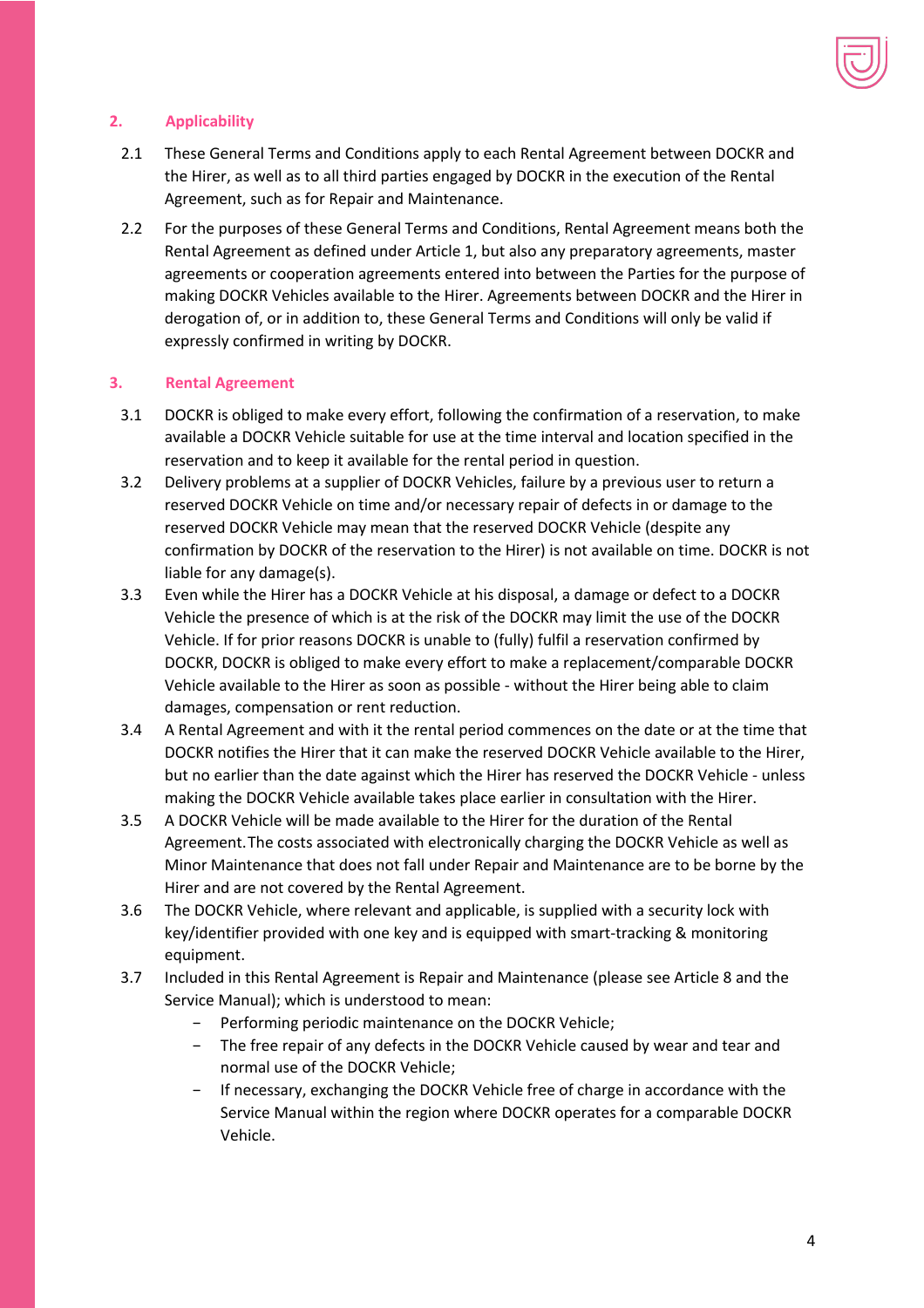

- 3.8 The DOCKR Vehicle may be provided with an advertisement by DOCKR. If the advertisement is damaged, or an advertisement disappears completely from the DOCKR Vehicle, the Hirer must immediately contact DOCKR.
- 3.9 All insurance policies and associated deductibles that are to be borne by the Hirer in the event of an incident with regard to the DOCKR Vehicles are stated in the Rental Agreement and explained in more detail in Article 11 and 15. The Hirer is responsible for taking out additional (business) insurance in order to adequately insure the damage not already insured by DOCKR with regard to the user, the DOCKR Vehicle or the use thereof and/or with regard to the liabilities that are excluded by DOCKR under these General Terms and Conditions.

# **4. Additional costs during the Rental Agreement**

- 4.1 All additional costs associated with the use of the DOCKR Vehicle are to be borne by the Hirer. This includes, insofar as relevant, Minor Maintenance, windscreen wiper fluid, parking costs, tolls, garaging and costs associated with electronically charging the DOCKR Vehicle.
- 4.2 All additional costs (sanctions, penalties and/or measures) associated with having or using the DOCKR Vehicle and imposed by a third party are to be borne by the Hirer. If these sanctions and measures are imposed on DOCKR, the Hirer is obliged to indemnify DOCKR at its first request, whereby the Hirer additionally owes the costs of administration and collection, with a minimum of  $\epsilon$  25.
- 4.3 All additional costs not covered by Repair and Maintenance, as detailed in these General Terms and Conditions and the Service Manual, are to be borne by the Hirer.
- 4.4 Any towing and other transport costs of the DOCKR Vehicle, are to be borne by DOCKR, unless the cause of the defect regards Unjustified Maintenance and/or pursuant to these General Terms and Conditions is for the account and risk of the Hirer.
- 4.5 Repairs, adjustments or changes to the DOCKR Vehicle without written permission from DOCKR are not permitted and are for the account and risk of the Hirer. Any resulting damage or defects are not covered by free Repair and Maintenance and are also for the account and risk of the Hirer as further detailed in Article 8.

# **5. Use of the DOCKR Vehicle**

- 5.1 If the Hirer takes a DOCKR Vehicle into use, this will be regarded as proof that it functions properly and is free of defects.
- 5.2 If the Hirer has any doubts about the safety of the DOCKR Vehicle, the use of the DOCKR Vehicle must be discontinued immediately and the Hirer is obliged to contact DOCKR. Even in the event of damage or defects to the DOCKR Vehicle, the Hirer is not permitted to use the vehicle if this could lead to aggravation of the damage or defects or to a reduction in (traffic) safety.
- 5.3 The use of the DOCKR Vehicle by the Hirer is at the Hirer's own risk and must take place carefully and in accordance with the Rental Agreement.
- 5.4 The Hirer must handle the DOCKR Vehicle, the key, other accessories and associated documents/parts with care and must ensure that the DOCKR Vehicle is used correctly and in accordance with its purpose. Partly due to the risk of theft, the Hirer is not permitted to have copies of the key made or to have more than one key in his possession.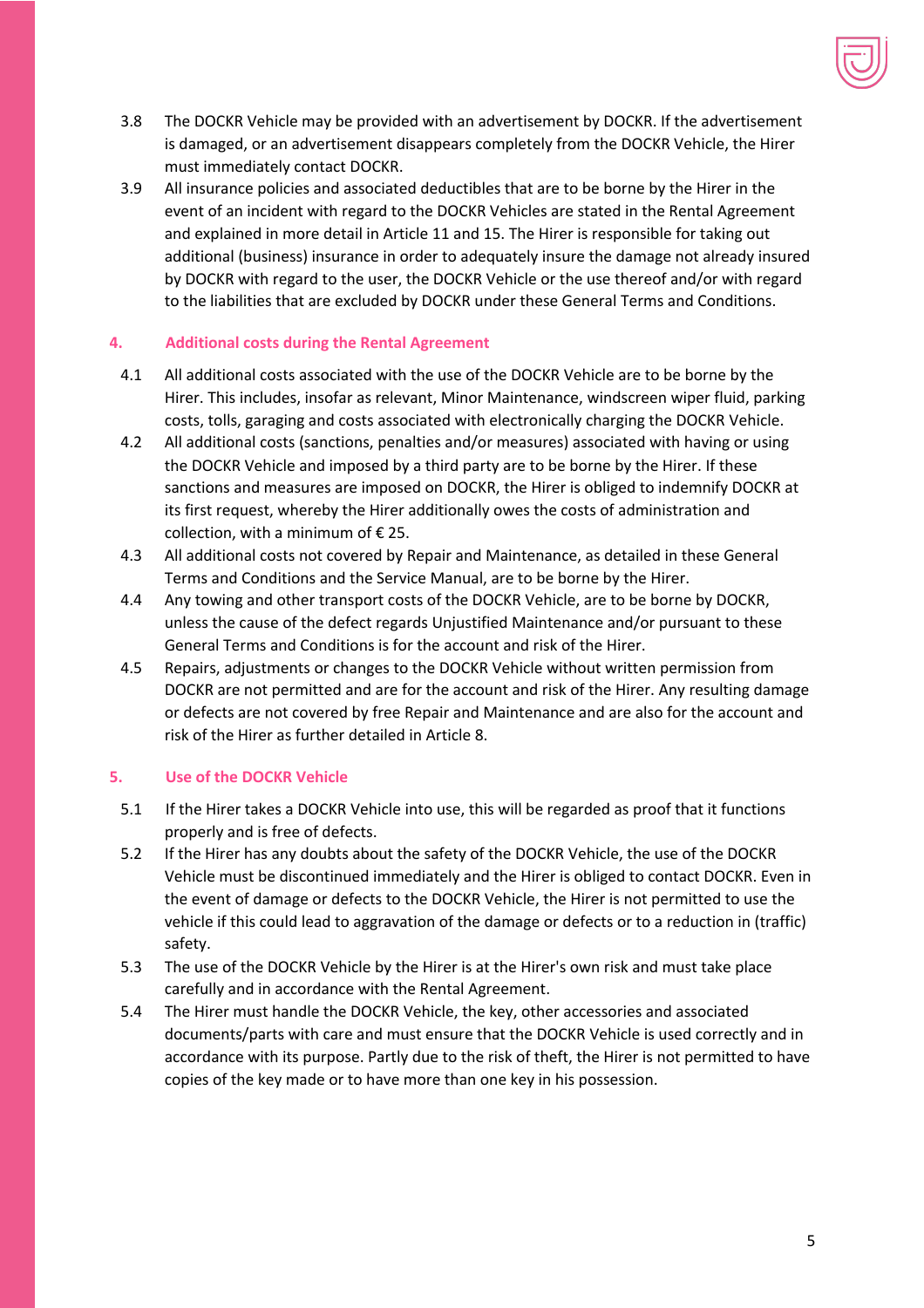

- 5.5 The Hirer is obliged not to overload the DOCKR Vehicle and to sufficiently secure the load of the DOCKR Vehicle. During the rental period, the Hirer bears the risk of using a transport box attached to or on the DOCKR Vehicle. DOCKR is not liable for visible or invisible defects in the transport box and any cooling/freezing facility. Nor is DOCKR liable for any trading loss that the Hirer may suffer as a result of defects that may occur in the transport box and any cooling/freezing facility.
- 5.6 Only employees, in the course of the Hirer's business, may drive the DOCKR Vehicle, provided they have the required authorization/driving licence and competence and provided they are mentally and physically fit to drive the DOCKR Vehicle. The driver of the DOCKR Vehicle must have his (driving) licence with him when using the DOCKR Vehicle and immediately stop using the DOCKR Vehicle when, if applicable, the validity of his (driving) licence is revoked, suspended or if he otherwise loses his competence to drive.
- 5.7 The Hirer is not permitted to make the DOCKR Vehicle, the key or other accessories available to a person who does not comply with the provisions of the previous paragraph, unless otherwise agreed in writing.
- 5.8 The Hirer is not permitted, other than with written permission from DOCKR, to relet the DOCKR Vehicle or otherwise give it to someone else for use.
- 5.9 If DOCKR has to provide information to authorities or third parties about the identity of the person who has driven or used the DOCKR Vehicle at any time, the Hirer must provide this identity to DOCKR urgently upon request.
- 5.10 The Hirer is not permitted to use the DOCKR Vehicle (or have them used):
	- − during extreme and dangerous weather conditions such as black ice, snow and bad roads, since this can cause damage to (the moving parts of) the DOCKR Vehicle and/or the user;
	- − under the influence of alcohol, drugs, medication or other substances that can affect driving behaviour,
	- − to take hitchhikers or passengers into/on the DOCKR Vehicle,
	- − to use the DOCKR Vehicle for driving lessons, to hold races, speed, driving skills or reliability tests with the DOCKR Vehicle or to use it to pull or push caravans, trailers or other objects;
	- − to place roof luggage or other roof loads on it or to overload the DOCKR Vehicle.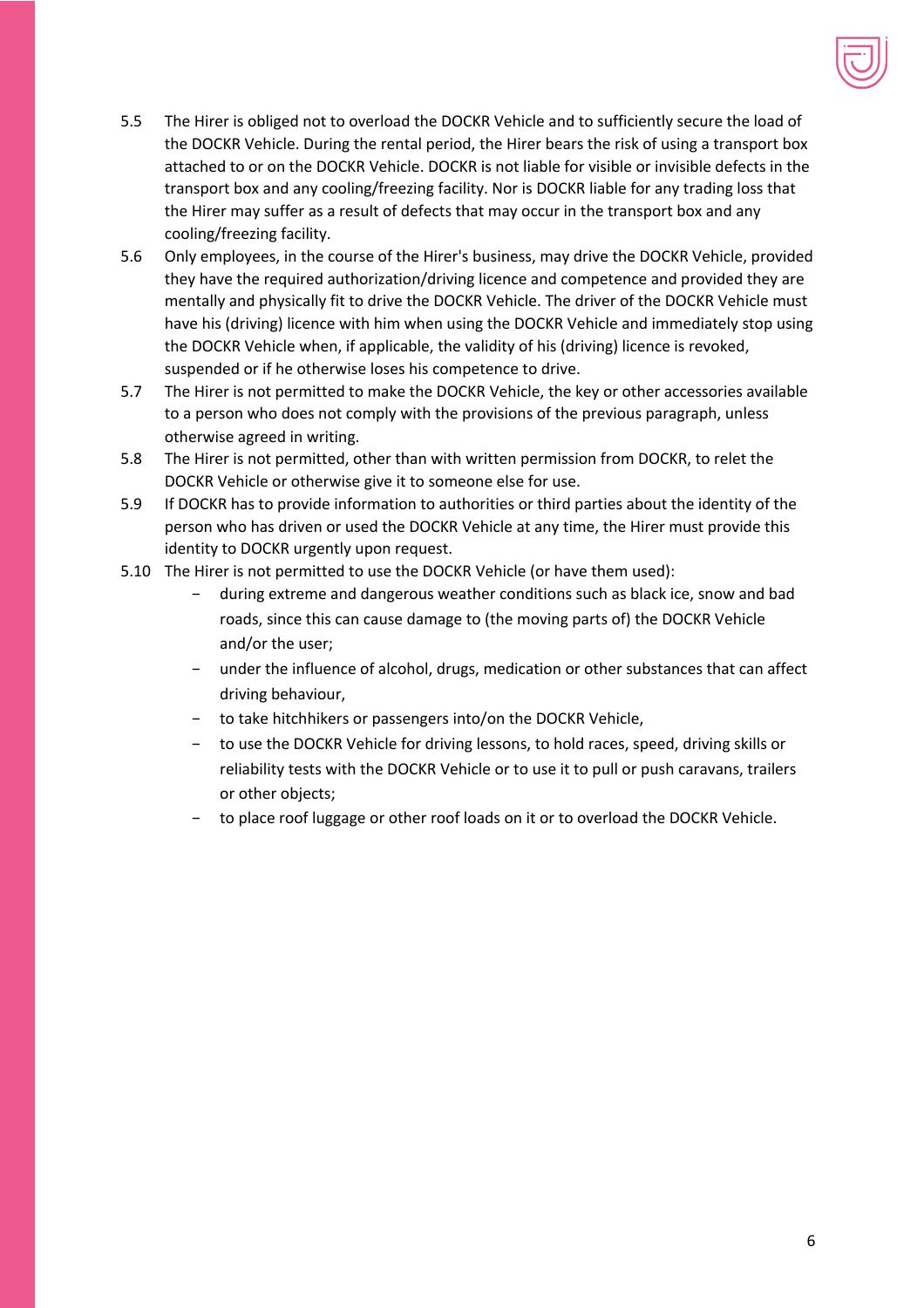

- 5.11 The Hirer is not permitted to take the DOCKR Vehicle outside the national borders of the country for which it has been made available to the Hirer, unless otherwise agreed in writing with DOCKR.
- 5.12 The Hirer must carry out Minor Maintenance on the DOCKR Vehicle and must comply with a call from DOCKR to make the DOCKR Vehicle available for Repair and Maintenance.
- 5.13 The Hirer is obliged to return the DOCKR Vehicle to DOCKR in its original condition, clean from contamination. The Hirer is also obliged to undo changes and additions made by him or on his behalf. The Hirer cannot claim any compensation in this regard.
- 5.14 The Hirer must charge the battery of the DOCKR Vehicle with the original equipment provided by DOCKR.
- 5.15 The Hirer is obliged to impose the obligations and prohibitions of this Article on the driver of the DOCKR Vehicle and to monitor compliance with them.

#### **6. Terms and Conditions**

- 6.1 The Hirer must comply with the General Terms and Conditions, use the DOCKR Vehicle in accordance with the provisions of the Rental Agreement and the user manual supplied with the DOCKR Vehicle.
- 6.2 The Hirer must have a SEPA bank account number.
- 6.3 The DOCKR Vehicle remains the property of DOCKR at all times. The Hirer is not permitted to establish or grant any (security) interest to the DOCKR Vehicle for the benefit of a third party.
- 6.4 In relation to DOCKR, the Hirer bears the responsibility and risk of the behaviour of the driver of the DOCKR Vehicle and of the behaviour of the person(s) to whom the Hirer was allowed to hand over any (vehicle) key to the DOCKR Vehicle, as if the Hirer himself were the driver of the DOCKR Vehicle or the person(s) in whose possession the relevant (vehicle) key may be found respectively.
- 6.5 The Hirer is responsible for the timely notification of changes in the data known to DOCKR, such as a new (office) address.
- 6.6 The Hirer is not entitled to make changes to the DOCKR Vehicle. The Hirer may not remove, change or add anything to the design, shape or stickers placed on the DOCKR Vehicle without DOCKR's prior written consent.
- 6.7 Defects in changes made to the DOCKR Vehicle by the Hirer do not constitute 'defects of the rented item' as referred to in Section 7:204 of the Dutch Civil Code and do not provide the Hirer with any claims against DOCKR. The Hirer is liable for defects and harmful consequences resulting from those changes for the DOCKR Vehicle, DOCKR or third parties. The Hirer will indemnify DOCKR against any claims by third parties against DOCKR in connection therewith. DOCKR also has no obligation whatsoever to maintain, repair, remove or maintain changes made by the Hirer, other than at the expense of the Hirer.
- 6.8 Changes to the DOCKR Vehicle are not part of the DOCKR Vehicle and must be removed or undone by the Hirer before the End Date. Removal or undoing may be omitted if DOCKR has given written consent to make the changes and the Parties have agreed that the DOCKR Vehicle including changes may be returned to DOCKR on the End Date. The Hirer is not entitled to any compensation for unjust enrichment of DOCKR or any third party in connection with changes made by the Hirer, unless the Parties have agreed otherwise.
- 6.9 The Hirer is at all times obliged to make the DOCKR Vehicle available to DOCKR for viewing and technical inspection or have it made available to DOCKR, at DOCKR's first request.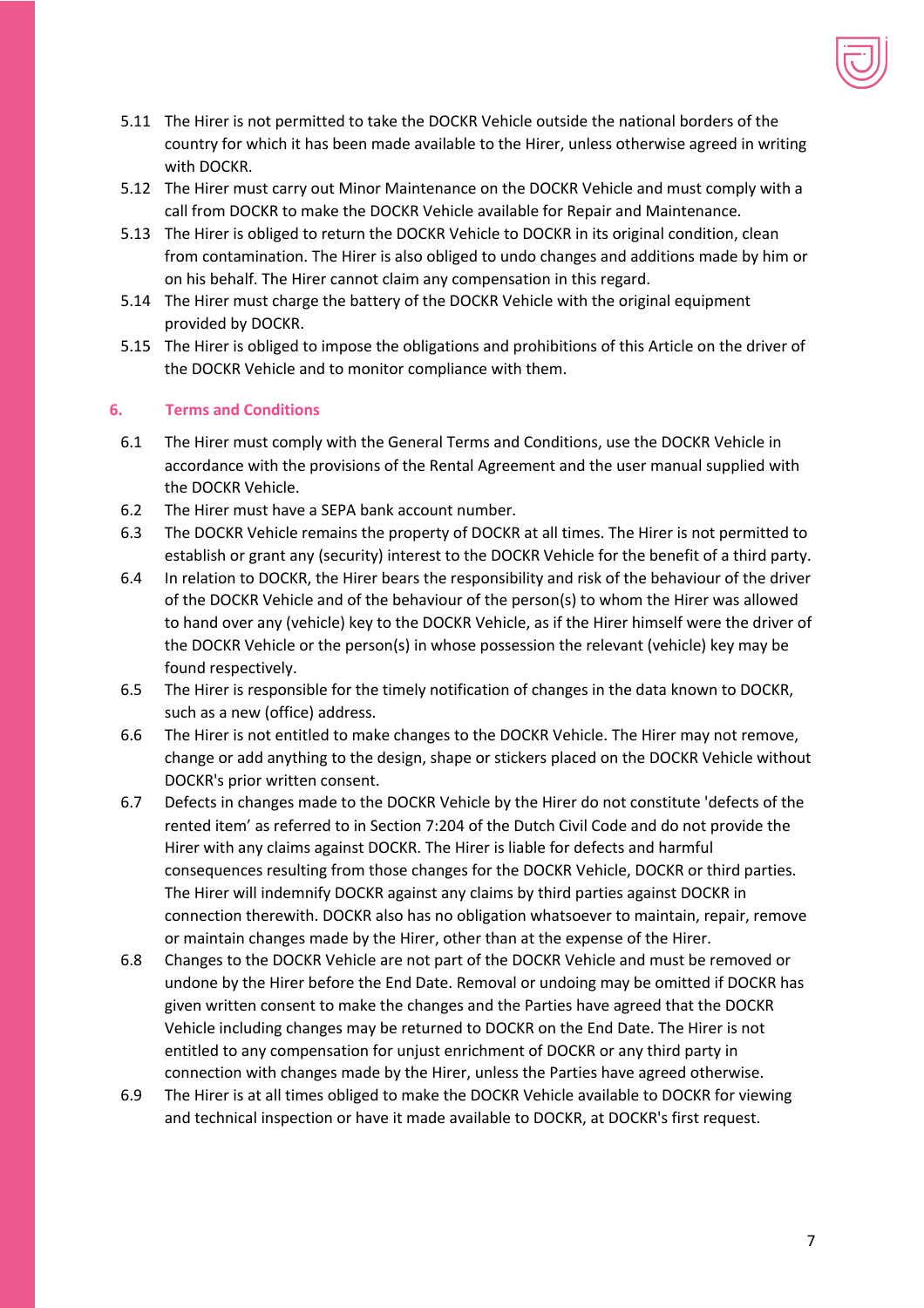

6.10 In the event of any act or omission by the Hirer in violation of the Rental Agreement, the Hirer will owe DOCKR an immediately payable penalty of € 100 per violation or per calendar day in the event of a continuous violation, insofar as no other or specific penalty has been agreed. The provisions of this Article do not affect DOCKR's authority to exercise its other rights, including the right to performance and the right to full compensation insofar as the damage suffered exceeds the forfeited penalty.

# **7. Delivery DOCKR Vehicle**

- 7.1 DOCKR will deliver the DOCKR Vehicle to a location to be determined in consultation with the Hirer. The Hirer owes DOCKR a fee for the delivery and collection of the DOCKR Vehicle, unless otherwise agreed. If the Hirer decides to collect or return the DOCKR Vehicle himself, the fee will be waived.
- 7.2 The Hirer and DOCKR draw up an inspection form at the start of the Rental Agreement and upon receipt of the DOCKR Vehicle by the Hirer. This inspection form will be signed by both Parties. This form contains at least the following information:
	- The condition of the DOCKR Vehicle:
	- − The Brand of the DOCKR Vehicle;
	- The Type of DOCKR Vehicle;
	- − Associated extras;
	- − The DOCKR Vehicle registration number or bicycle number, if applicable;
	- − Any possible observable damage(s) to the DOCKR Vehicle at the start of the rental; and
	- − Any possible observable damage(s) to the DOCKR Vehicle upon return.

Certain details are (logically) only entered by the Parties on the form upon return of the DOCKR Vehicle.

# **8. Repair and/or Maintenance**

- 8.1 DOCKR strives to resolve Repairs to a DOCKR Vehicle within a reasonable time, as further detailed in the Service Manual and the Rental Agreement.
- 8.2 If the (target) times as included in the Service Manual and the Rental Agreement are not met, the Hirer cannot claim any compensation or reimbursement.
- 8.3 Repairs will only take place in the event of a defect or damage to the DOCKR Vehicle and only within the regions where DOCKR is active. The Hirer is obliged to make the DOCKR Vehicle available within that region.
- 8.4 In the event of breakdown assistance, the DOCKR Vehicle including the driver will be towed to the Hirer's location.
- 8.5 Maintenance or Repairs of defects or damages that are for the account and/or risk of the Hirer on the basis of these General Terms and Conditions or the Service Manual, do not fall under free Repair and Maintenance and apply as "Unjustified Maintenance". The resulting costs are to be borne by the Hirer.
- 8.6 The boundary between 'Repairs and Maintenance' and 'Unjustified Maintenance' is formed by the degree of atypical damage and is further detailed in the Service Manual. If the Service Manual does not provide a solution, Unjustified Maintenance will be understood to mean:
	- damage that is directly or indirectly caused by the actions of the Hirer, is the result of an accident and/or crime or is caused by improper use of the DOCKR Vehicle.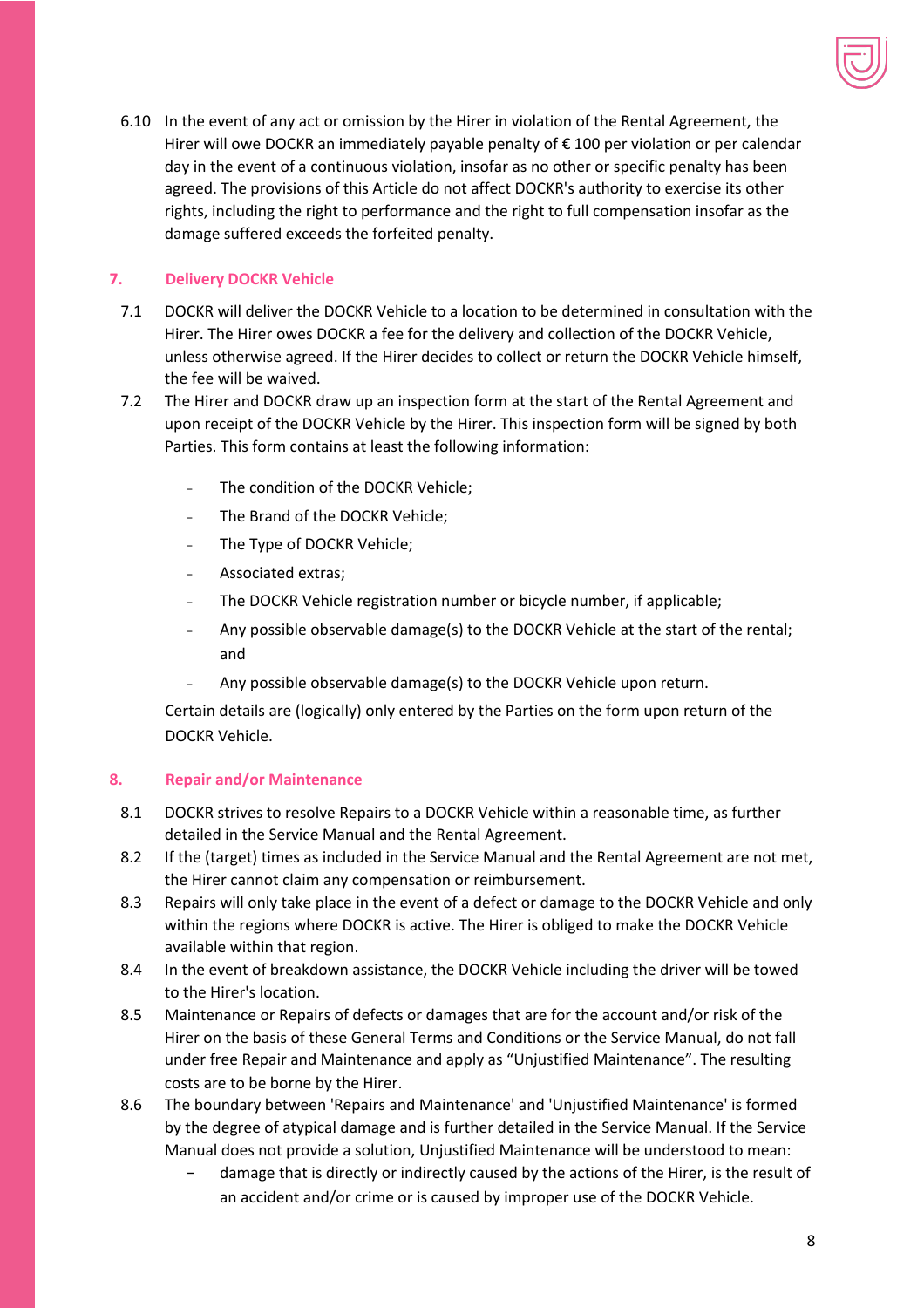

'Improper use' is understood to mean acting in violation of the prescribed conditions of use, these General Terms and Conditions or those terms and conditions that can be qualified as normal for the relevant DOCKR Vehicle in general daily use; or

- − Repairs and/or Maintenance that can be seen as either arising from 'Minor Maintenance'; or
- repair of or work on the DOCKR Vehicle related to work on the DOCKR Vehicle by third parties, other than DOCKR or a service partner designated by DOCKR or
- damage that is atypical based on the data that DOCKR collects on equal or comparable DOCKR Vehicles.

If the Hirer believes that DOCKR wrongly qualifies a damage as Unjustified Maintenance, the Hirer must prove otherwise.

- 8.7 Certain fixed amounts and/or deductibles are included in the Service Manual with regard to some categories of Unjustified maintenance. DOCKR has the right to unilaterally change these categories and conditions.
- 8.8 The Hirer is obliged to cooperate with periodic maintenance of the DOCKR Vehicle. DOCKR will inform the Hirer in good time about the planned Maintenance.
- 8.9 Under no circumstances is the Hirer allowed to have repairs and maintenance (other than Minor Maintenance) carried out on the DOCKR Vehicle himself or by third parties. This also includes the replacement of parts. Any damage or Repair will be reported to DOCKR.
- 8.10 If the Hirer incorrectly requests Repair and/or Maintenance, DOCKR has the right to charge call-out charges.If the Hirer does not appear at an appointment made for Repair and/or Maintenance, the costs involved will also be charged to the Hirer, which costs the Hirer must reimburse to DOCKR. These (call-out) charges are included in the Service Manual, failing which the provisions of Article 6.10 apply.
- 8.11 When a DOCKR Vehicle is exchanged by DOCKR, the DOCKR Vehicle to be exchanged including key will be transferred by the Hirer to DOCKR in accordance with the provisions of Article 9.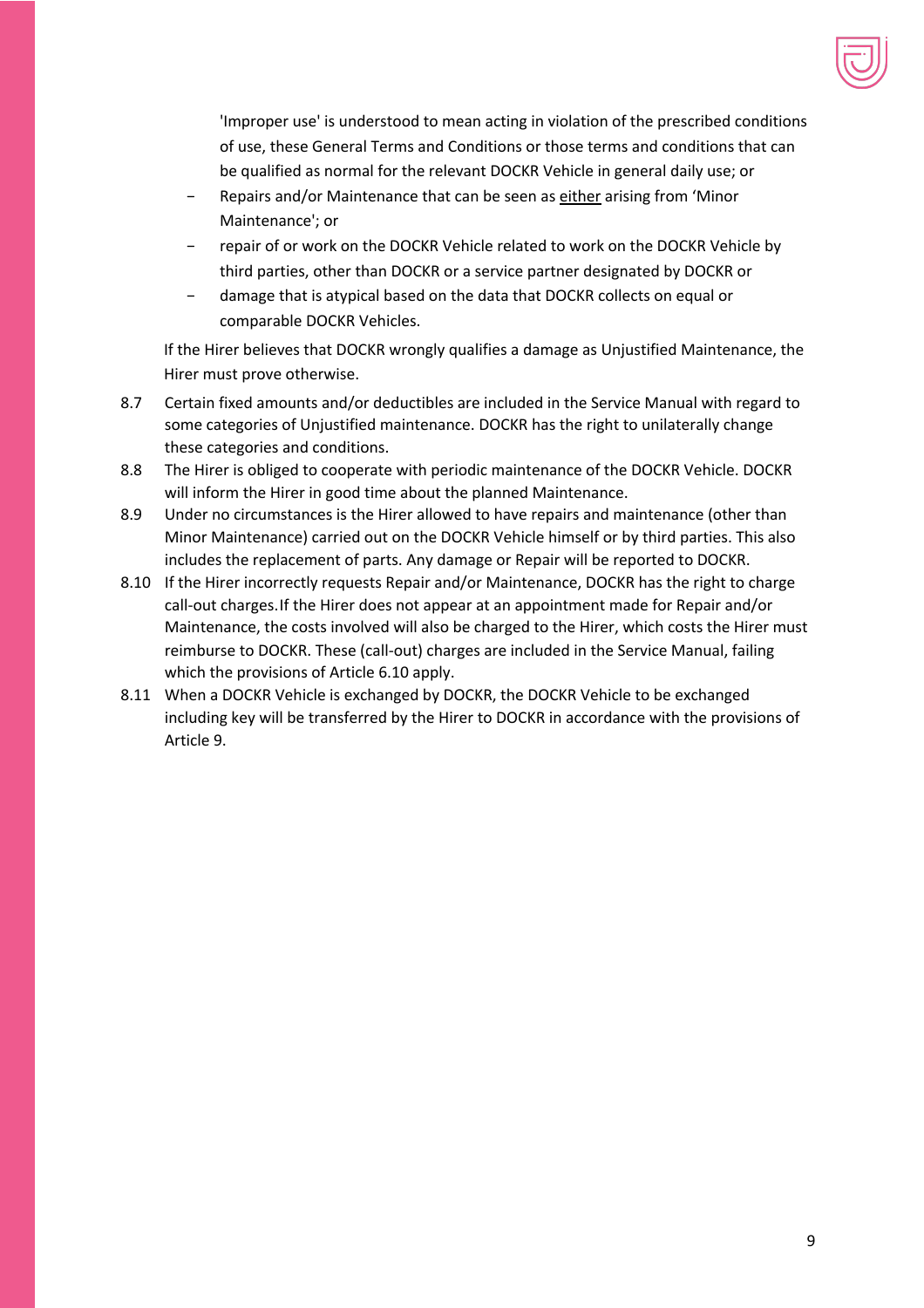

#### **9. Returning the DOCKR Vehicle**

- 9.1 The Hirer ensures that the DOCKR Vehicle is returned to the location of issue, unless otherwise agreed. The provisions of Article 5.13 and Article 7 apply mutatis mutandis. The Hirer must also ensure that no waste or contaminants are left behind in the DOCKR Vehicle.
- 9.2 The Hirer assesses the condition of the DOCKR Vehicle in relation to the condition at the start of the Rental Agreement together with the DOCKR employee. When returning the DOCKR Vehicle, the Hirer and DOCKR draw up an inspection form, as stated in Article 7. This inspection form will be signed by both Parties.

#### **10. Term of the Rental Agreement and termination**

- 10.1 The Rental Agreement is only concluded after confirmation by DOCKR. Every confirmed reservation leads to a Rental Agreement, with the associated General Terms and Conditions, Service Manual and other appendices. When booking several DOCKR Vehicles, the Rental Agreement will always be deemed to have been entered into per individual Vehicle. DOCKR reserves the right to refuse the application for a Rental Agreement without stating reasons.
- 10.2 The Rental Agreement for a DOCKR Vehicle is concluded for a fixed period, as set out in the rental agreement. A Rental Agreement is automatically renewed after the agreed term, always for the same period it was initially entered into, but for a maximum of one year. This automatic renewal ends after termination of the Rental Agreement by either Party, with due observance of the notice period in Article 10.3.
- 10.3 The notice period for a Rental Agreement is one calendar month, calculated from the day on which the written termination of the Rental Agreement by one of the Parties (possibly by email) is received by the other Party, towards the end of a calendar month (the 'End Date ').
- 10.4 After termination until the End Date, the Hirer is entitled to use the DOCKR Vehicle and is obliged to pay the costs of the Rental Agreement.
- 10.5 The DOCKR Vehicle, the key and other accessories must be returned to DOCKR by the Hirer no later than on the End Date.
- 10.6 A Rental Agreement cannot be terminated prematurely. If the DOCKR Vehicle is returned by the Hirer before the End Date, all rights of the Hirer under the Rental Agreement will terminate, however, the Hirer remains obliged to pay the full Rental Fee and any costs up to the regular End Date.
- 10.7 If the rental agreement has been terminated, but the DOCKR Vehicle has not yet been returned to DOCKR, the Parties can agree that - if the DOCKR Vehicle is still available for hire the termination will be reversed and the Rental Agreement reactivated.If DOCKR has had to incur (extra) costs as a result, these costs (as part of these agreements) are to be borne by the Hirer.
- 10.8 If the DOCKR Vehicle has not been handed over by the Hirer to DOCKR by the End Date at the latest, the Hirer owes a penalty, without notice of default being required, in an amount equal to 10% of the purchase value of a new DOCKR Vehicle per day until the DOCKR Vehicle as yet has been transferred to DOCKR or the Rental Agreement has been reactivated in accordance with the previous paragraph. If the DOCKR Vehicle has not been handed over to DOCKR by the Hirer within seven (7) calendar days after the End Date, the Rental Agreement has not been activated within the aforementioned term or the vehicle is stolen without the Hirer being able to hand over the original key, the Hirer will owe a penalty, again without a notice of default being required, amounting to 100% of the purchase value of the DOCKR Vehicle. Any previously paid fines arising from this Article will be deducted from the 100% penalty. The collection of the penalty/penalties by DOCKR does not affect DOCKR's other rights (such as claiming compensation). The penalty/penalties do not replace these rights.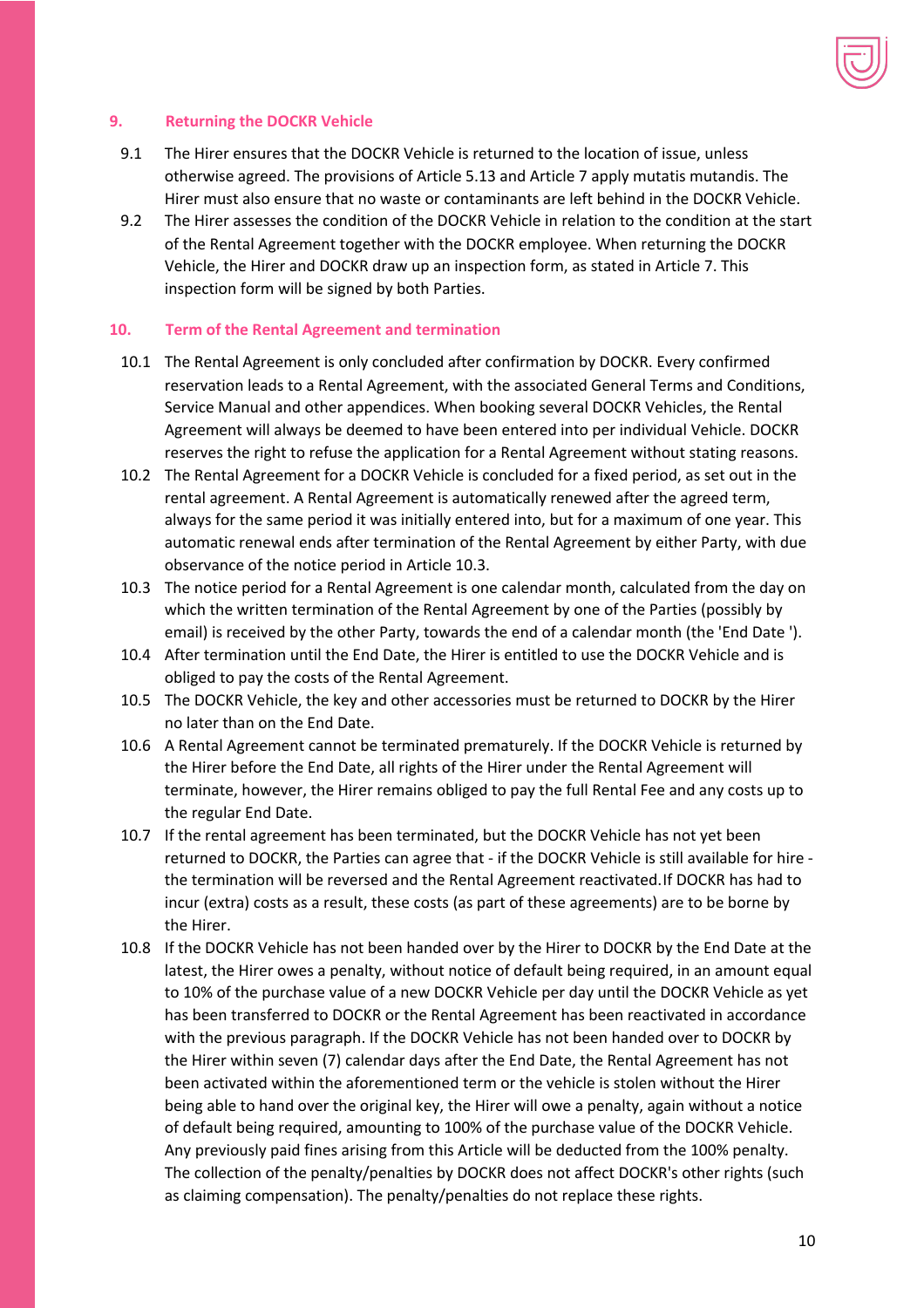

- 10.9 If the DOCKR Vehicle has not been handed over to DOCKR within seven days after the End Date and the Rental Agreement has not been reactivated, DOCKR will report the theft by the Hirer. In such case, the Hirer is also obliged to compensate the damage suffered by DOCKR.
- 10.10 The Hirer is aware that the DOCKR Vehicle may be the property of a leasing company. In such case, the Hirer is obliged to return the DOCKR Vehicle to the leasing company at the leasing company's first request. In case of doubt, the Hirer has the obligation and responsibility to carefully investigate the lawfulness of such a request.

# **11. Insurance**

- 11.1 The Hirer declares that he is aware of the fact that no other insurance policies have been taken out with regard to the DOCKR Vehicles than those stated in the Rental Agreement with the deductibles stated in the same Rental Agreement. Any other or supplemental insurance policies that may be desired by the Hirer must be taken out by the hirer himself and at his own expense.
- 11.2 If damage or an incident occurs that is covered under an insurance policy taken out by DOCKR, the Hirer is obliged to pay DOCKR a deductible as stated in the Rental Agreement.
- 11.3 DOCKR declares that the motor liability insurance referred to in the Rental Agreement, if required by law for the DOCKR Vehicle, meets the requirements set by the Dutch Civil Liability Insurance (Motor Vehicles) Act. This motor liability insurance does not cover damage resulting from participation in speed, regularity or agility rides and races, for which an exemption as referred to in Section 148 of the Road Traffic Act 1994 has been granted (see Section 4(3) of the Dutch Civil Liability Insurance (Motor Vehicles) Act. Partly in view of this, the Hirer is prohibited from participating, or letting a party participate, (insofar as relevant) with the DOCKR Vehicle in speed, regularity or agility rides and races, with or without the aforementioned exemption, and the Hirer is liable to DOCKR for any damage that may arise or be inflicted with or on the DOCKR Vehicle during an act or omission in violation of this, including any trading loss and other consequential loss arising for DOCKR or third parties respectively, all this insofar as not covered by the comprehensive insurance [*cascoverzekering*] or the motor liability insurance respectively.
- 11.4 If the Hirer acts contrary to an obligation stipulated in these General Terms and Conditions (as inter alia included in this Article and Article 12) and the insurer as a result has no or no full obligation to compensate, then the Hirer must fully compensate DOCKR for the resulting damage. In such a case, no deductible or any other limitation or compensation applies, but the Hirer is obliged to reimburse DOCKR for the total damage suffered and costs incurred with regard to the DOCKR Vehicle and the Rental Agreement.

# **12. Theft or loss**

- 12.1 In the event of theft or loss of the DOCKR Vehicle or a part thereof, the Hirer is obliged to report this to DOCKR within 24 hours.
- 12.2 If applicable, the Hirer must hand over all keys to the DOCKR Vehicle or part thereof to DOCKR within 24 hours, together with the report of this incident. At DOCKR's first request, the Hirer will provide all further/additional information and/or perform actions that DOCKR requires with regard to the administrative processing and/or that are requested by the insurance company.
- 12.3 In the event of theft or loss, the hirer must pay the deductible as stated in the Rental Agreement. If no compensation is paid by the insurance, the provisions of Article 11.4 apply mutatis mutandis and the Hirer must reimburse DOCKR for the total damage suffered and costs incurred with regard to the DOCKR Vehicle and the Rental Agreement.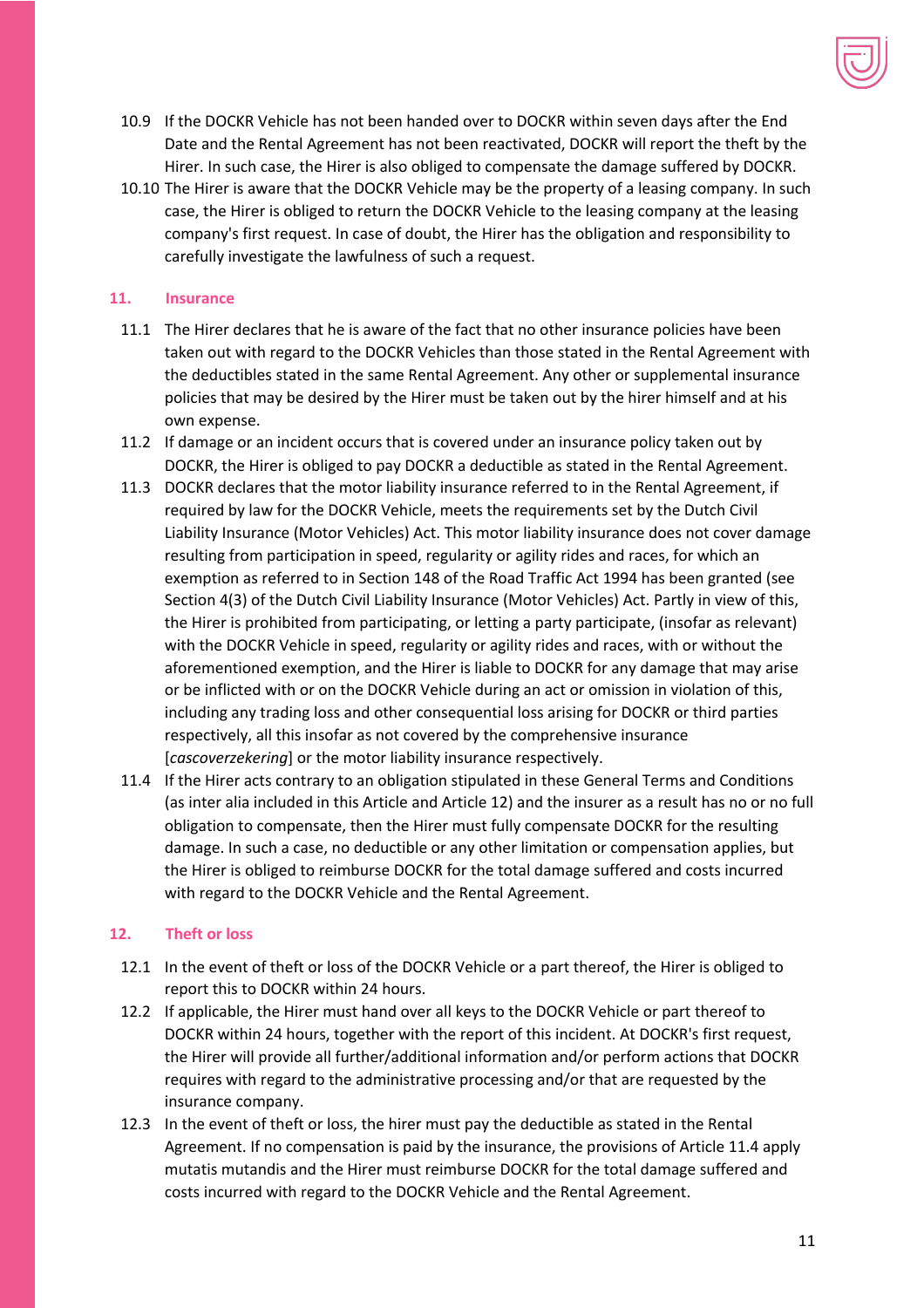

- 12.4 In order to prevent incidents such as loss, theft and damage, the DOCKR Vehicle must, insofar as relevant, always be locked with the lock provided. Where possible, the DOCKR Vehicle must be secured to something with the lock. All parts of the vehicle that can be detached from the vehicle, such as batteries, must be stored in a locked place.
- 12.5 If the Hirer does not comply with the provisions of the previous paragraph, if this was reasonably possible, the Hirer will owe DOCKR a 'Negligence Surcharge', being once the Rental Fee per month. This amount is in addition to the deductible (if the insurance nevertheless proceeds to pay out in full) or the damages and compensation as included in Article 11.4.
- 12.6 If a missing or stolen DOCKR Vehicle, or a part thereof, is found within the term of the Rental Agreement, the Hirer will be credited a maximum of the deductible that has been paid. DOCKR determines this amount based on the condition of the DOCKR Vehicle and any other costs.
- 12.7 If it appears that the Hirer has provided incorrect information to DOCKR's disadvantage, DOCKR is entitled to charge a Negligence Surcharge of twice the Rental Fee per month. This amount is in addition to the deductible and/or the damages and compensation as included in Article 11.4.
- 12.8 If components or parts of the DOCKR Vehicle are missing or appear to have been stolen, the foregoing also applies and DOCKR has the right to charge this to the Hirer up to a maximum of the amount of the deductible, possibly increased by a Negligence Surcharge and/or the damages and compensation as included in Article 11.4.
- 12.9 If the DOCKR Vehicle has been removed by the municipality or government authorities, the Hirer has three days to collect it himself from the relevant government service. Any acquisition costs or other costs are to be borne by the Hirer. After the DOCKR Vehicle has been available at the depot for at least three days, DOCKR will collect the DOCKR Vehicle, in which case the Hirer will owe the Negligence Surcharge as included in paragraph 5, plus all costs involved.
- 12.10 If the Hirer loses a key or if it becomes damaged, the above applies and a new key must be requested from DOCKR. The costs depend on the type of DOCKR Vehicle and are included in the Service Manual. Costs of handling, making and/or delivering a key are to be borne by the Hirer in full. DOCKR always has a spare key for the DOCKR Vehicle.
- 12.11 The Hirer is obliged to immediately report the loss, theft or destruction of a key to DOCKR so that DOCKR can block the key if possible and prevent misuse.
- 12.12 A key previously reported lost that is found must be returned to DOCKR immediately and does not entitle the Hirer to a refund of costs paid.
- 12.13 The Hirer is prohibited from independently duplicating, without written permission from DOCKR, keys and/or devices to unlock and/or start the DOCKR Vehicle, under penalty of payment of the Negligence Surcharge to DOCKR per violation.

# **13. Damage**

13.1 The DOCKR Vehicle is periodically checked by DOCKR for damage and defects. However, this does not release the Hirer from his own obligation to inspect the DOCKR Vehicle prior to each use for damage, defects and faults that are essential for normal and safe use. The Hirer is obliged to inform DOCKR before using the DOCKR Vehicle of damage, defects and faults that are not stated on the record of previous damage. The DOCKR Vehicle has a record of previous damage and defects already known to DOCKR. In order to be able to attribute the damage to the person who caused it, the report must be made before the journey starts. The Hirer is obliged to report the relevant data completely and truthfully.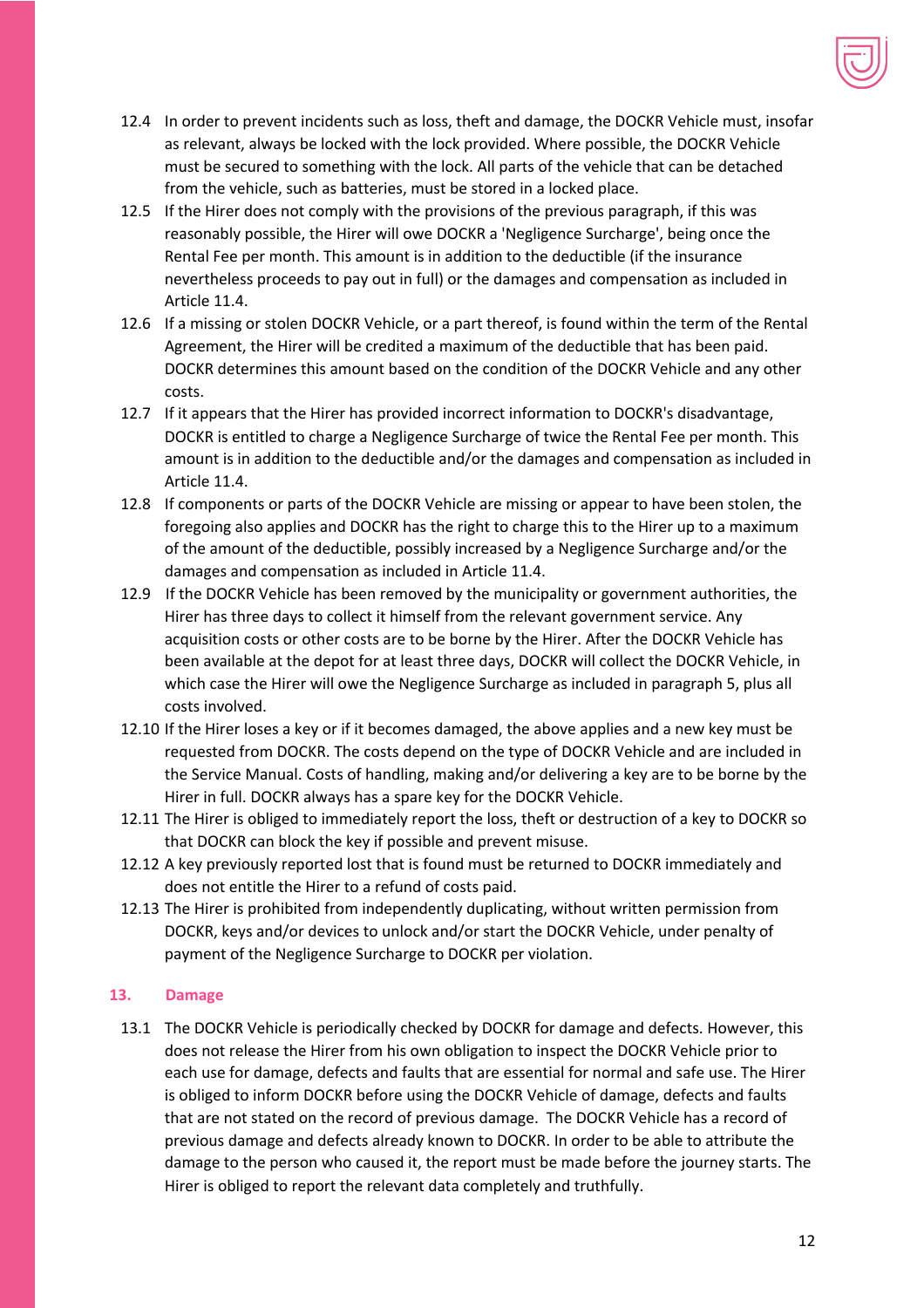

- 13.2 The Hirer is responsible for timely reporting any defects and/or damage to the DOCKR Vehicle. If DOCKR remedies a defect in accordance with the Rental Agreement (and Terms of Service) or if (the occurrence of) a defect is for the account and risk of the Hirer, the Hirer cannot claim any damages or compensation or rent reduction.
- 13.3 In the event of a breakdown, accident or any event from which damage may arise or has arisen, either for DOCKR or for third parties, the Hirer will immediately contact DOCKR or the third party designated by DOCKR for that purpose. The Hirer is obliged to follow DOCKR's instructions and to remain with the DOCKR Vehicle until any roadside assistance has arrived. Calling for roadside assistance without the knowledge of DOCKR or without DOCKR's permission is at the Hirer's own account and risk. In the event that DOCKR is not contacted, the Hirer must inform the local police by telephone, also in the event of minor body damage to the vehicle.
- 13.4 Damage to the DOCKR Vehicle (regardless of how it arises) will be reported by the Hirer to DOCKR within 24 hours.
- 13.5 In the event of damage and/or wear and tear that falls under Unjustified Maintenance as referred to in Article 8, the Hirer is obliged to reimburse DOCKR for the costs involved.
- 13.6 In the event of damage, the Hirer is obliged to provide DOCKR or its insurer, whether requested or not, with all information and all documents relating to the event.
- 13.7 In the event of an accident, the Hirer must also submit the claim form to DOCKR as soon as possible, if available, but at least a careful and complete report of the accident, completed and signed. The Hirer is obliged to provide DOCKR and persons designated by DOCKR with all requested cooperation to obtain compensation from third parties or to defend against claims by third parties or to establish the Hirer's liability. If DOCKR has not received a claim form within a period of seven days, the handling of the claim will be hindered or delayed. DOCKR reserves the right in this case to charge all costs and damage to persons, objects and vehicles related to the accident to the Hirer.
- 13.8 Even in the event of damage or defects to the DOCKR Vehicle, the Hirer is not permitted to use the DOCKR vehicle if this could lead to aggravation of the damage or defects or to a reduction in (road) safety. Both DOCKR and a third party engaged by it are authorized to prohibit the use of the DOCKR Vehicle if safety appears to be at stake during the journey.
- 13.9 Compensation for damage to the DOCKR Vehicle in all cases accrues to DOCKR. If these payments have been made to the Hirer, the Hirer must forward them to DOCKR without having received a request to that effect.
- 13.10 In the event of damage caused by contributory fault of a third party, the Hirer is obliged to provide DOCKR with the contact details of this third party and a situation sketch signed by both parties for approval. If no contact details of the third party are submitted, the cost of the damage will be charged to the Hirer.

# **14. Rates, Payments and Authorization**

- 14.1 The Hirer agrees to pay the rate in accordance with the agreed Rental Fee as set out in the Rental Agreement.
- 14.2 All amounts stated by DOCKR are exclusive of VAT and are indexed annually on 1 January in accordance with the services price index category 77 rental and lease of Statistics Netherlands (CBS). In the event of unforeseen changes in the (external) costs, such as parts, Repair and Maintenance, which increases are caused by increased transport, raw material and/or personnel costs, DOCKR is also entitled to implement these price changes in the interim. DOCKR will inform the Hirer of this in a timely manner.
- 14.3 The Rental Fee of the DOCKR Vehicles is collected monthly in advance.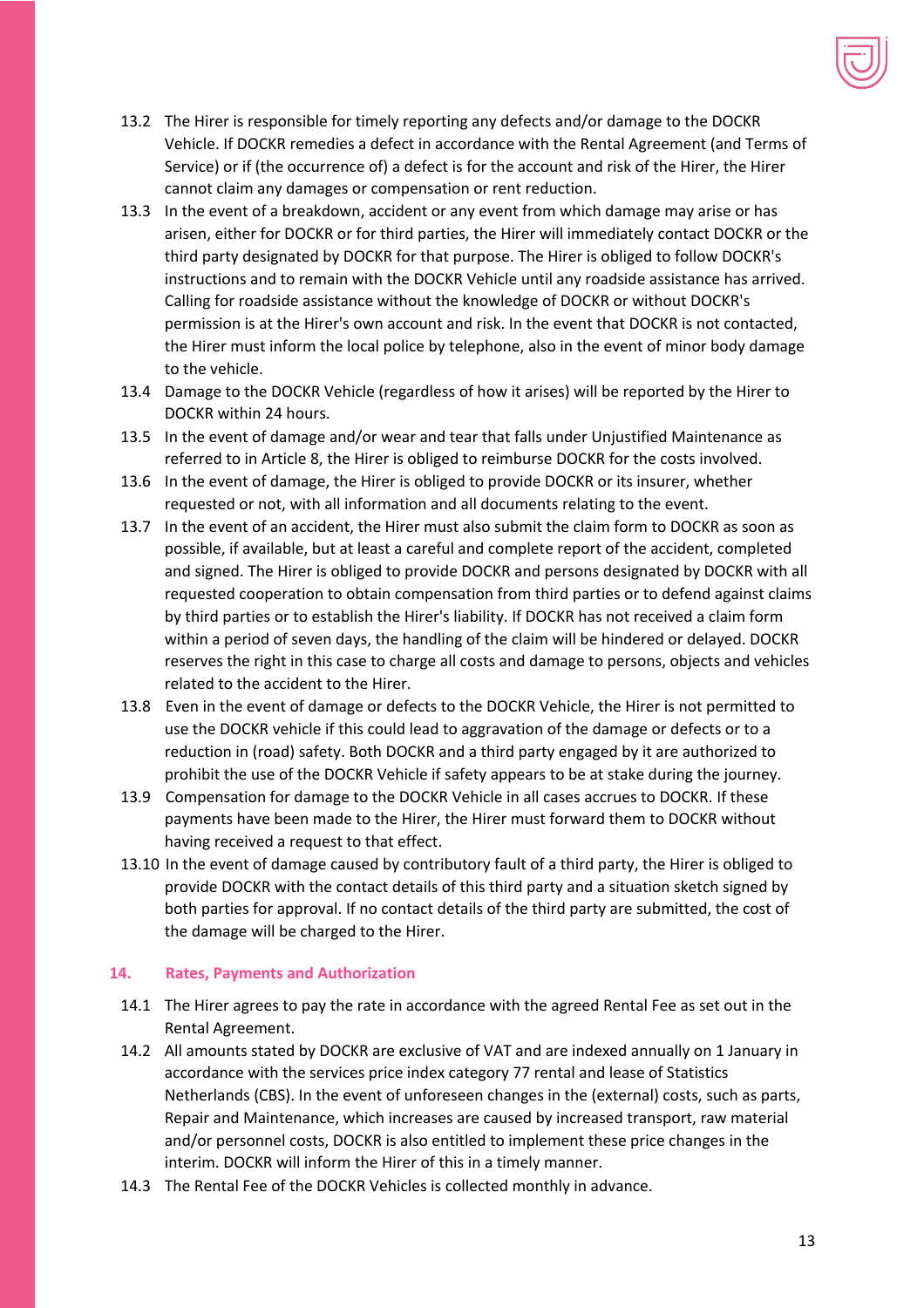

- 14.4 When entering into a Rental Agreement, the Hirer is also obliged to have an authorization for automatic SEPA direct debit for the (monthly) costs of the Rental Agreement and other amounts due debited from the account number provided. The Hirer is obliged to ensure that his (bank) account has sufficient coverage.
- 14.5 In the event and as long as a Hirer does not fulfil any payment or other obligation towards DOCKR or does not fulfil it on time, DOCKR is entitled to suspend its obligations arising from the Rental Agreement, including the issuing of an immediate ban on the use of the DOCKR Vehicles. The penalty pursuant to Article 10.8 applies mutatis mutandis to violation of such instructions. DOCKR is also entitled to make use of the DOCKR Vehicle (technically or factually) impossible and/or to collect it. All costs involved in this – including return and/or reversal – are to be borne fully by the Hirer. Before the DOCKR Vehicles are released (again) to the Hirer, the Hirer must pay these and all amounts owed to DOCKR, as well as the Rental Fees for the period of suspension. Suspension by DOCKR does not suspend the (payment) obligations.
- 14.6 DOCKR is entitled to communicate with regard to invoices and reminders by email.
- 14.7 In the case of additional costs charged (such as the deductible and surcharges), DOCKR has the right to demand payment thereof before delivering a new DOCKR Vehicle to the Hirer. If the Hirer indicates that he is able to pay the outstanding amount and this proves not to be the case, this constitutes Unjustified Maintenance and costs may be charged for this.
- 14.8 If the costs of the Rental Agreement or other costs cannot be debited or are reversed, the Hirer is in default by operation of law.The Hirer will then receive a reminder to pay the amount owed within fourteen days. If the amount due is not paid within the period of fourteen days, DOCKR may engage a collection agency.
- 14.9 Payment of the Rental Fee or other amounts must be made within the term stated in the Rental Agreement or on the invoice and otherwise payment must be made within fourteen days after the Hirer has been given notice to pay.
- 14.10 If the Hirer does not pay on time, including reversal or late execution of a collection, the Hirer is in default by operation of law and owes the statutory commercial interest on the outstanding amount, increased by five percentage points on an annual basis, as well as an amount equal to 15% of the principal sum with a minimum of € 250 in extrajudicial collection costs.

# **15. Liability**

- 15.1 DOCKR's liability with regard to the Rental Agreement is limited to the fulfilment of the obligations that DOCKR expressly has under the Rental Agreement and these General Terms and Conditions. However, DOCKR is not liable within the performance of these obligations for shortcomings, actions or behaviour of the Hirer, its directors or third parties such as (but not limited to) municipalities, car parks, damage repair and/or cleaning companies, other (previous) users of DOCKR Vehicles from DOCKR, people parking illegally at locations or, for example, transport companies that provide services through the intermediation of DOCKR. Moreover, DOCKR is not liable under any circumstances for any damage suffered by the Hirer directly or indirectly as a result of, or in connection with, the desired or actual use of a DOCKR Vehicle.
- 15.2 DOCKR is not liable, for whatever reason, for any damage suffered by the Hirer (as a result of the use of the DOCKR Vehicle) unless there is an intentional act or omission or gross negligence on the part of DOCKR. The Hirer is personally liable for this damage and the consequential damage resulting therefrom, except if and insofar as this damage is covered under an insurance policy that has been taken out.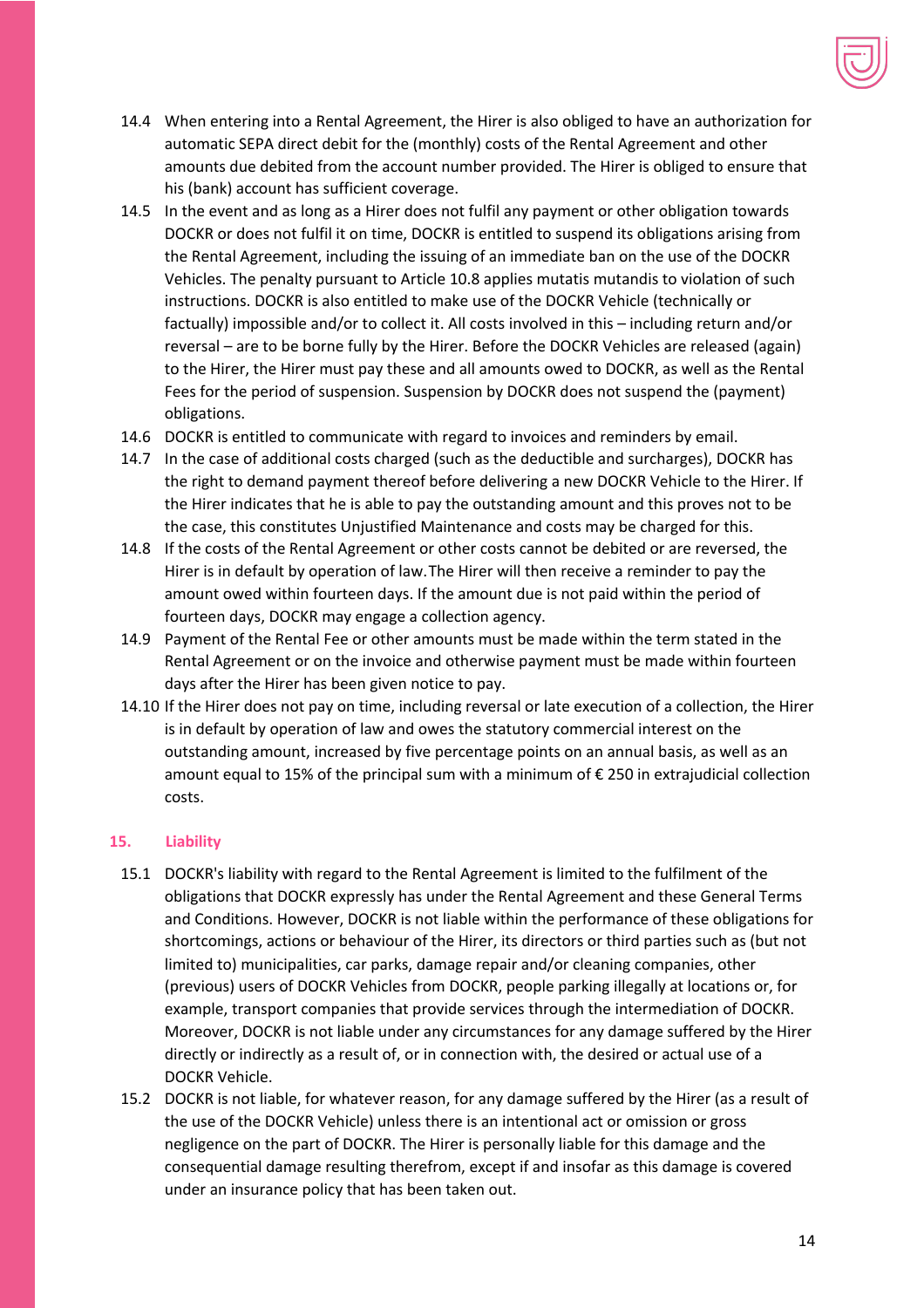

- 15.3 If DOCKR can nevertheless be held liable for any damage, for whatever reason, DOCKR's total liability under the Rental Agreement will be limited to an amount equal to a maximum of three (3) times the Rental Fee per month, with a maximum of  $\epsilon$  3,000 and will never exceed the amount covered under any insurance contract concluded by DOCKR.
- 15.4 DOCKR is in no way liable for indirect damage, consequential damage, trading loss, business interruption loss, loss of profit, lost savings, reduced goodwill, mutilation or loss of data files, loss of clients, reputational damage and damage as a result of claims by customers of the Hirer.
- 15.5 The Hirer is obliged to take appropriate measures in good time to prevent damage to, in or through the DOCKR Vehicle as a result of frost, precipitation, storm, other weather conditions, short-circuit, fire, leakage, etc. If any damage as referred to here nevertheless occurs, the Hirer must immediately inform DOCKR thereof and the Hirer is fully liable towards DOCKR and third parties affected thereby.
- 15.6 DOCKR is not liable for items left behind by the Hirer/passenger in a DOCKR Vehicle.
- 15.7 The Hirer is liable for the acts and omissions of the Hirer's passengers, even if they did not have the Hirer's consent.
- 15.8 The Hirer indemnifies DOCKR for:
	- All damage from or to users of the DOCKR Vehicle, any passengers or third parties, for which DOCKR may be liable by law and for which no cover could be found by DOCKR under any motor liability insurance policies (WAM);
	- All penalties, transactions and administrative sanctions, etc., which may be imposed on DOCKR in connection with crimes and violations committed during the rental period by the Hirer and/or the driver and/or passengers of the DOCKR Vehicle. For such penalties, transactions and administrative sanctions, etc., the Hirer bears the full risk and full responsibility and liability in relation to DOCKR, and insofar as possible also directly in relation to the party/parties imposing those penalties, transactions and administrative sanctions, etc.;
	- Any claim by a third party against DOCKR with regard to the DOCKR Vehicles provided or to be provided by DOCKR and/or with a violation by the Hirer of the General Data Protection Regulation, any legal obligation and/or the agreements of the Rental Agreement. The Hirer must reimburse DOCKR for the full costs incurred by DOCKR in defending against claims from third parties.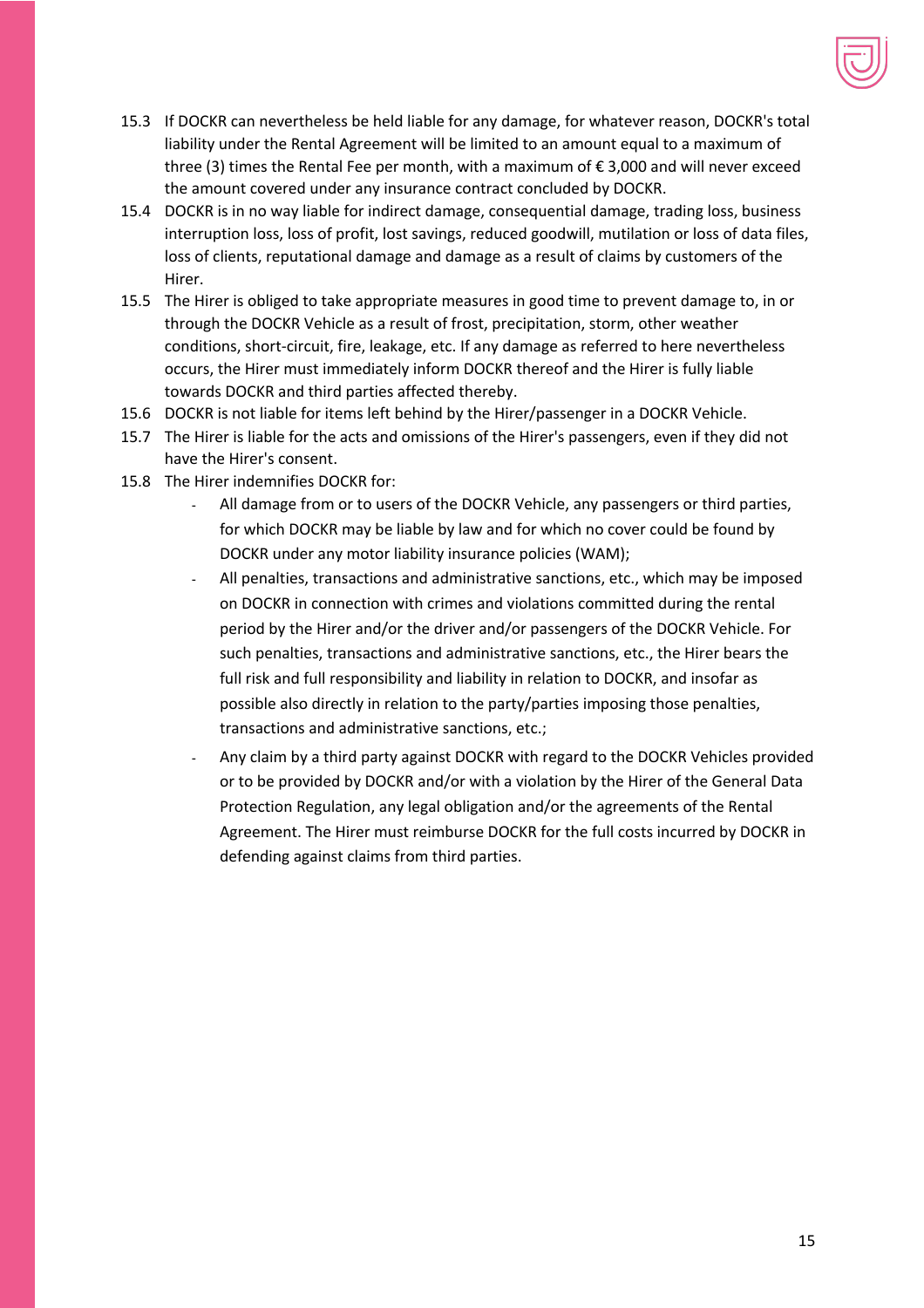

- 15.9 For any costs and/or damage that may arise for the Hirer or the driver of the DOCKR Vehicle or its occupants as a result of any damage and/or defect and/or loss to or of the DOCKR Vehicle with accessories or caused to third parties, DOCKR bears no liability.
- 15.10 If, due to any circumstances whatsoever, the Hirer is unable to use the DOCKR Vehicle during the Rental Agreement, DOCKR will not be liable for any resulting damage, but the Hirer remains obliged to pay the agreed Rental Fee and costs of the Rental Agreement.
- 15.11 In the event of an accident involving a DOCKR Vehicle rented by him, the Hirer may not issue a declaration of liability or a comparable statement. If, despite this prohibition, a declaration of liability or comparable statement is made, this only applies directly to the Hirer. Neither DOCKR nor (its) insurers are bound by this statement or undertaking.
- 15.12 The Hirer is, insofar as applicable, liable for damage due to loss of accompanying documents, such as a vehicle registration certificate, insurance certificate (green card), periodic vehicle inspection report and any border documents.
- 15.13 As long as the Hirer has not fully returned the (ownership) papers to DOCKR upon and after the return of the DOCKR Vehicle to DOCKR, DOCKR will suffer loss of profits, for which the Hirer is liable on the basis of Article 13 of these General Terms and Conditions.
- 15.14 If a deductible has been agreed in the Rental Agreement, the Hirer's liability is limited per claim to the amount of the deductible, unless:
	- a) the damage arose during or as a result of acts or omissions in violation of Article 5, 6 or any (other) obligation from the Rental Agreement or otherwise related thereto or can be qualified as Unjustified Maintenance in accordance with Article 8;
	- b) the damage has arisen as a result of use of the DOCKR Vehicle on unpaved terrain, or use of the DOCKR Vehicle on terrain or for purposes for which the DOCKR Vehicle is apparently not suitable, or for terrain or for purposes of which the Hirer or driver has been informed that access or use is at their own risk;
	- c) the DOCKR Vehicle has been relet to a third party, even if DOCKR has consented thereto;
	- d) the damage has arisen because the Hirer has not followed the instructions of DOCKR;
	- e) the damage is the result of the realization of the danger associated with the transport, storage, loading and unloading of dangerous, explosive, flammable, oxidizing or toxic substances.

If DOCKR disputes facts stated by the Hirer with regard to the cause of the damage with substantiation, the Hirer must prove its factual assertions.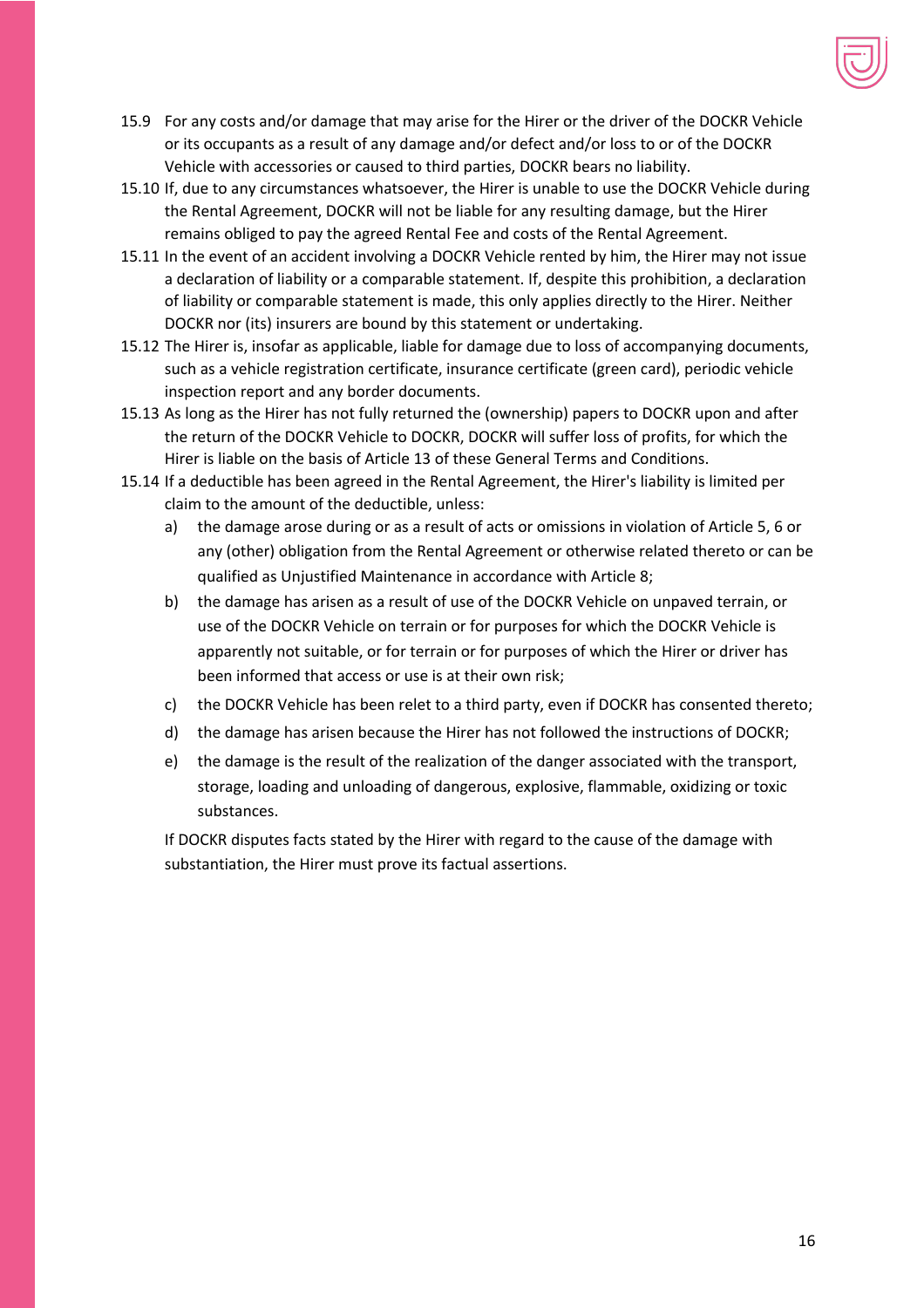

- 15.15 If a payment is made to DOCKR or to a third party pursuant to an insurance contract taken out by DOCKR, whether compulsory or not, against the risk of (vehicle) damage or against the risk of statutory liability, this does not affect the Hirer's liability.
- 15.16 The condition for the existence of any right to compensation on the part of the Hirer is always that the Hirer reports the damage to DOCKR within two (2) weeks. Any claim for compensation against DOCKR lapses by the mere lapse of twelve (12) months after its occurrence, insofar as no notification as referred to in this Article has been made.

# **16. Amendments**

- 16.1 After the Rental Agreement has been concluded in addition to the provisions of Article 14.2 - amendments in taxes and excise duties that are imposed by the government and insurance premiums can (in the interim) be passed on to the Hirer.
- 16.2 DOCKR has the right to amend the General Terms and Conditions at any time. Amendments to the General Terms and Conditions will be announced at least one month before the effective date by means of a notice on the website www.dockrmobility.com and/or by email to the Hirer.
- 16.3 The Hirer can amend the Rental Agreement to a more expensive Rental Agreement free of charge and DOCKR will by appointment arrange for the exchange of the DOCKR Vehicle to a DOCKR Vehicle that matches the new Rental Agreement.

# **17. Termination (by giving notice)**

- 17.1 DOCKR has the right to terminate the Rental Agreement (by giving notice) in whole or in part with immediate effect by means of a written notice to the Hirer, if:
	- The Hirer is in default with the fulfilment of his obligations under the Rental Agreement and these General Terms and Conditions;
	- if the Hirer applies for a (provisional) suspension of payment, or if a (provisional) suspension of payment is granted to the Hirer;
	- A petition is filed for the Hirer's bankruptcy or he is declared bankrupt;
	- The Hirer is placed under guardianship or is admitted to the Dutch Debt Restructuring (Natural Persons) Act;
	- The DOCKR Vehicle or other goods of the Hirer are seized at the expense of the Hirer and this adversely affects the fulfilment of his obligations under the Rental Agreement;
	- In the opinion of DOCKR, the Hirer abuses the service offered by DOCKR;
	- The Hirer intentionally provides incorrect information to DOCKR, or the Hirer should otherwise no longer be deemed able to fulfil the obligations under the Rental Agreement.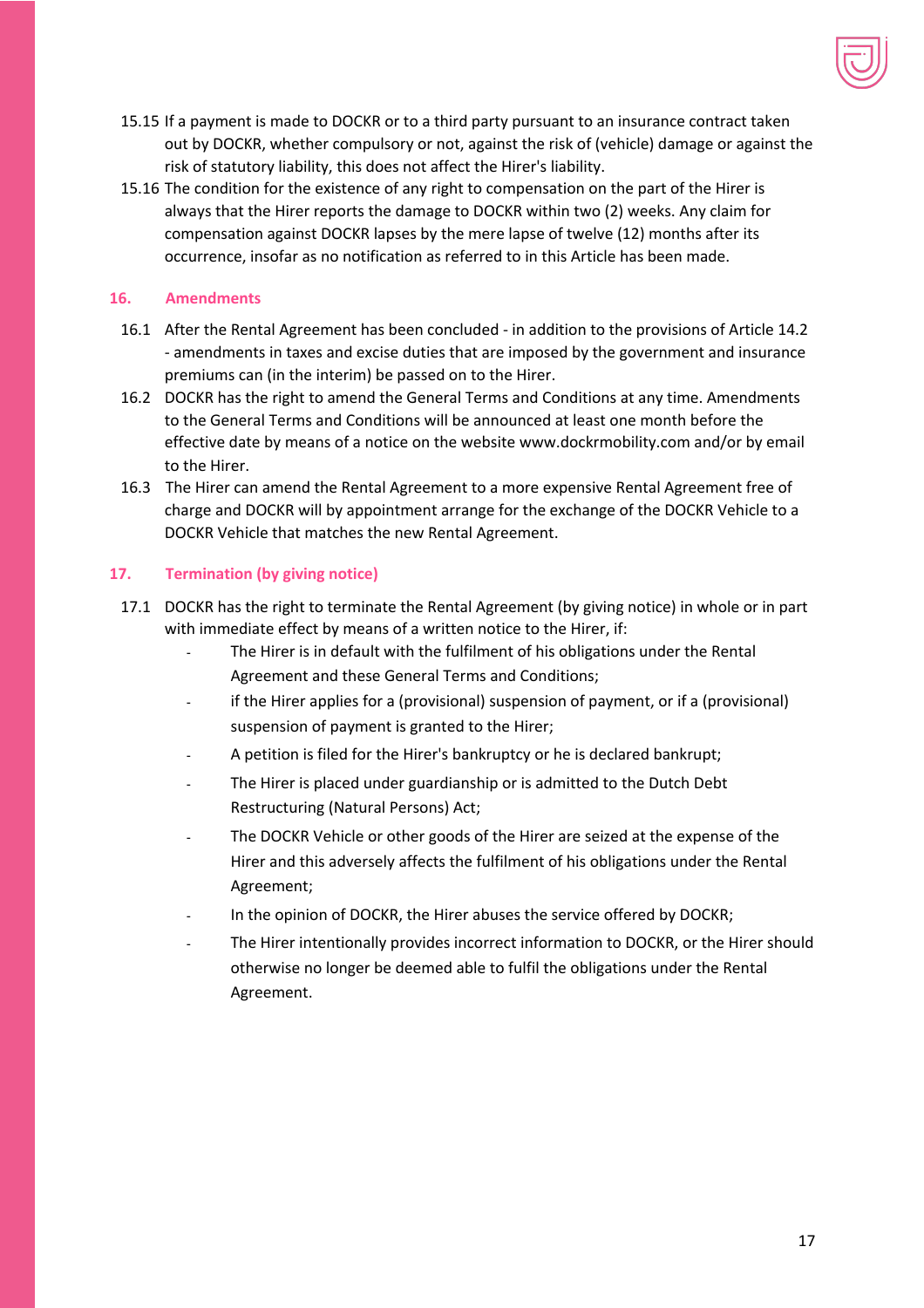

- 17.2 The Hirer has the right to terminate the Rental Agreement with immediate effect if DOCKR has repeatedly and/or seriously failed to fulfil his obligations as described in the Rental Agreement and has given DOCKR in writing a reasonable term of at least 14 days to as yet comply with an obligation enforceable by the Hirer.
- 17.3 In the event of termination in accordance with paragraph 1 or 2, access to the DOCKR Vehicle will be immediately blocked for the Hirer with effect from the termination or notice of termination and future reservations already made will be cancelled. The provisions of Article 10 apply mutatis mutandis.
- 17.4 When the Rental Agreement is terminated (by giving notice) in accordance with the above, DOCKR has the following rights in particular:
	- Right to immediate return of the DOCKR Vehicle used by the Hirer at that time, including all accessories. If the Hirer does not immediately return the DOCKR Vehicle, DOCKR is entitled to take possession of the DOCKR Vehicle at the Hirer's expense;
	- Right to the Rental Fee until the DOCKR Vehicle is returned; and
	- Claim for compensation. DOCKR will charge the Hirer as compensation for the exact damage due to non-compliance, including the remaining rental periods of the DOCKR Vehicle until the contractual end date.
- 17.5 When a DOCKR Vehicle is rented out by DOCKR, DOCKR has the right in addition to the cases referred to in Article 17.1 – to terminate the Rental Agreement at any time, without notice of default, with immediate effect in the interim by means of an extrajudicial declaration, if in its opinion the DOCKR Vehicle is not used with care.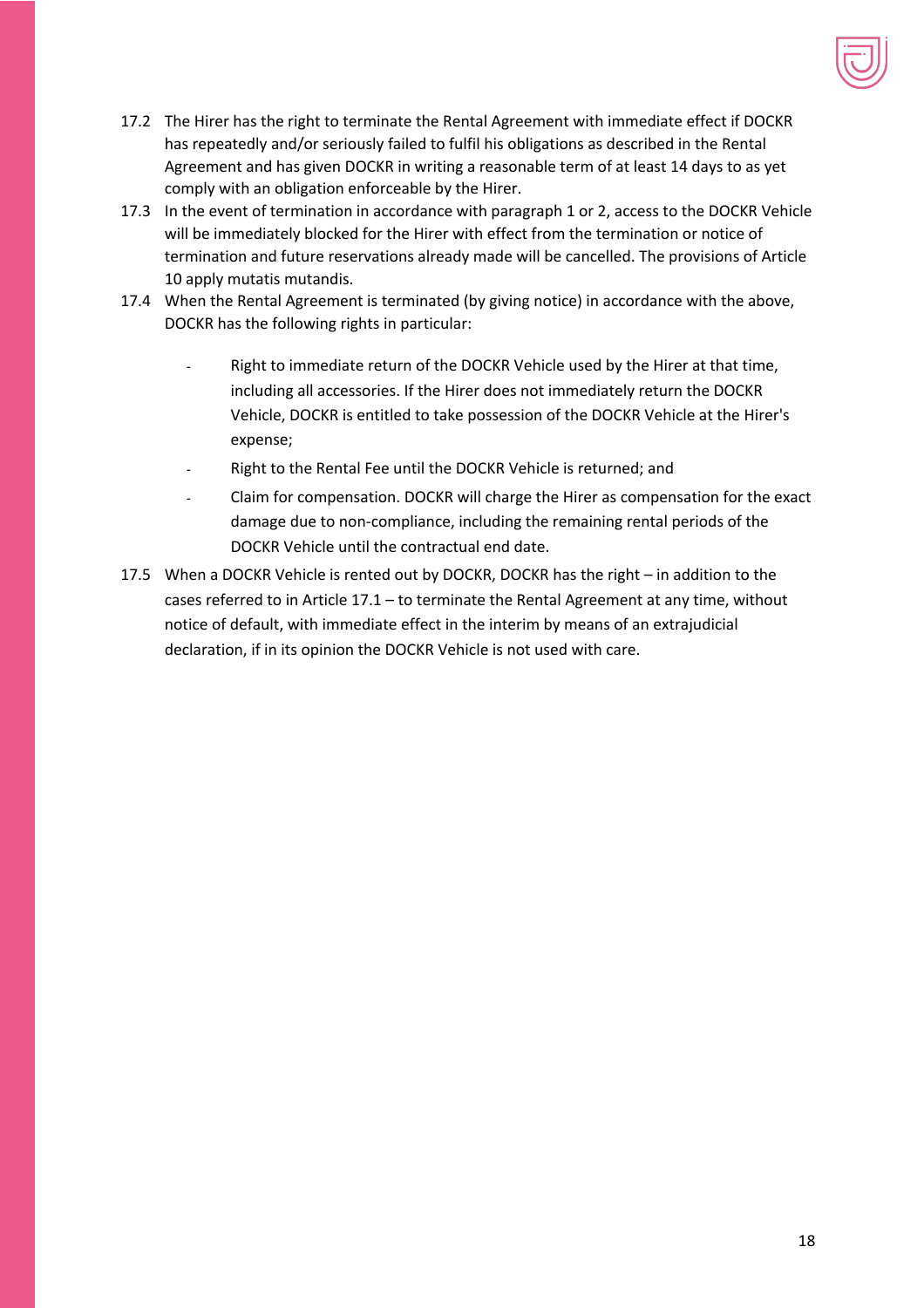

#### **18. Privacy**

- 18.1 Insofar as data processed by DOCKR in connection with the execution of the Rental Agreement contains personal data, DOCKR will process it in accordance with the applicable privacy legislation, including but not limited to the General Data Protection Regulation.
- 18.2 DOCKR will collect and process data in the context of the Rental Agreement, possibly also location data by means of the smart tracking device installed in or on a DOCKR Vehicle. DOCKR processes personal data in accordance with the provisions of DOCKR's privacy statement as published on the website www.dockrmobility.com.
- 18.3 DOCKR is entitled to provide the data to other Parties to be determined by DOCKR in the execution of this Rental Agreement, including but not limited to purposes related to research, analysis, improvement of the DOCKR Vehicles and DOCKR services, marketing, service (maintenance and repair) and communication.
- 18.4 DOCKR gains access to the data via the portal made available to the Hirer, exclusively with regard to the one or more Rental Agreements purchased by the Hirer.
- 18.5 DOCKR will only use the data made available via the portal for the following purposes: (i) optimizing business operations; (ii) making appointments for maintenance with the Hirer; (iii) in the context of the execution of the Rental Agreement; (iv) localization of the DOCKR Vehicle; (v) manner and extent of use of the DOCKR Vehicle; and (vi) to improve services in the context of DOCKR's business activities.
- 18.6 The Hirer is responsible for compliance with the applicable laws and regulations in connection with the use of the Rental Agreement and the DOCKR Vehicle, including (but not limited to) informing the drivers about the processing of personal data (including about the parties that will receive the data) and obtaining the necessary permissions and/or consents under, inter alia, the General Data Protection Regulation and/or the Works Councils Act.

#### **19. Transfer and outsourcing**

- 19.1 DOCKR has the right to transfer its business or parts thereof, including the Rental Agreements, to third parties if, at the time of the transfer, those third parties can continue the services immediately after the transfer under comparable conditions and rates. The Hirer hereby agrees to this in advance and is obliged to cooperate unconditionally.
- 19.2 DOCKR has the right to transfer the Rental Agreement with the Hirer to other companies that are part of the group of which DOCKR is a part and/or to third parties. The Hirer will not withhold or delay his cooperation in this regard on unreasonable grounds. In the event that DOCKR decides to do so, it will inform the Hirer thereof.
- 19.3 DOCKR is entitled to outsource the fulfilment of its obligations under the Rental Agreement in whole or in part to third parties. However, this does not in any way release DOCKR from its obligations.
- 19.4 DOCKR has the right at all times to transfer its claims against the Hirer to third parties.
- 19.5 Obligations under the Rental Agreement, which by their nature are intended to continue after the termination of the Rental Agreement (on any grounds whatsoever), will continue to exist after the termination of the Rental Agreement.

#### **20. Applicable law and disputes**

- 20.1 The Rental Agreement and the General Terms and Conditions are exclusively governed by Dutch law.
- 20.2 All disputes arising from or in connection with the Rental Agreement will be settled in the first instance by the Court of Midden-Nederland, location Utrecht.